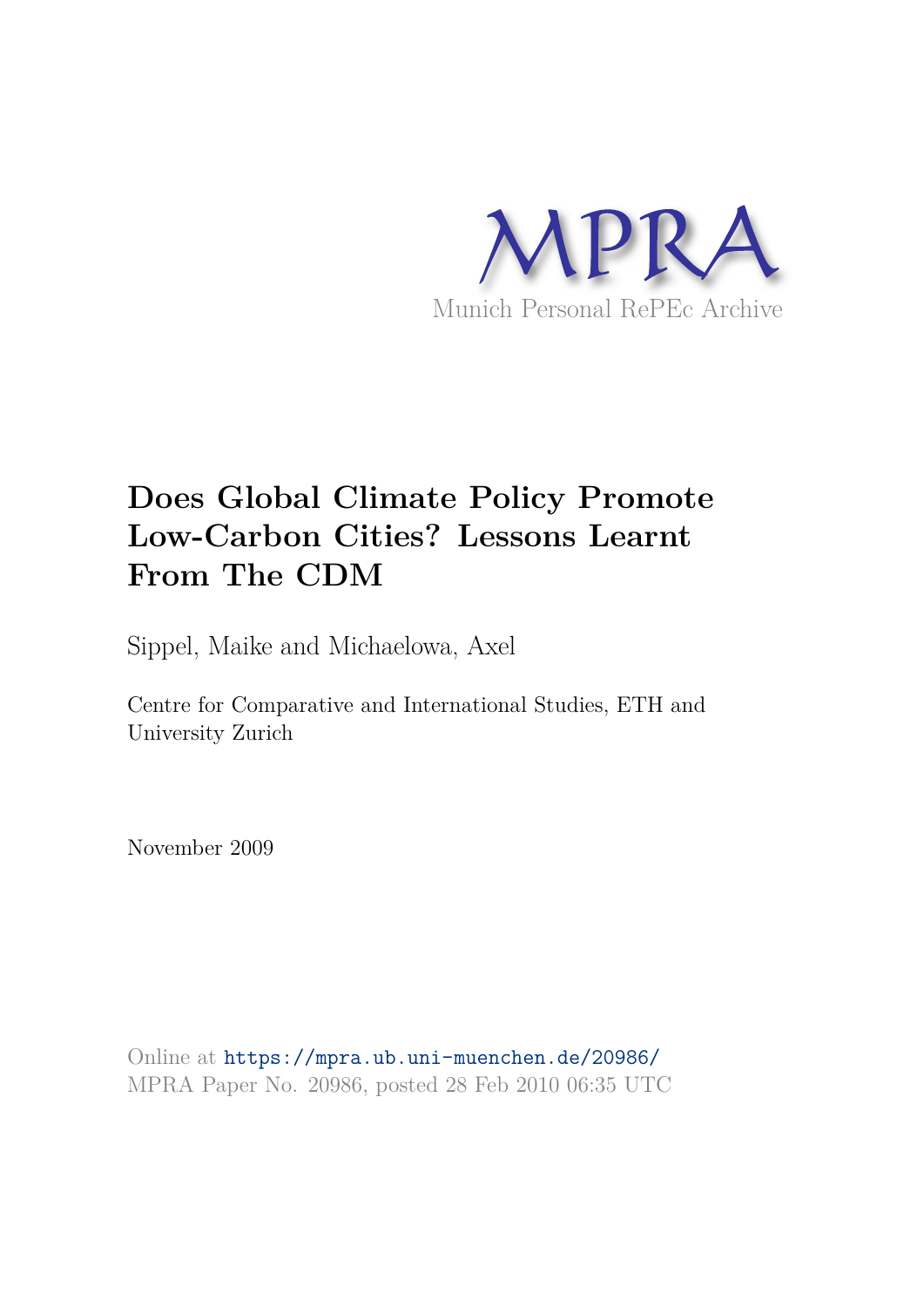

# uni | eth | zürich

Center for Comparative and International Studies (CIS)



Published by the Center for Comparative and International Studies (ETH Zurich and University of Zurich)

# NE EQUE ELE ANO ENEQUES ANY 11 ALO & ALEMEE **ZHOASERSERIE FITTY HAS EAT MANALLY MORE OUTLING**

**ЩЕТОДЕТ ОД ЕТЬ 병턴 노예 보여있으**라 》 라시

ETH Zurich

**ISSN 1662-7504** 



Universität Zürich

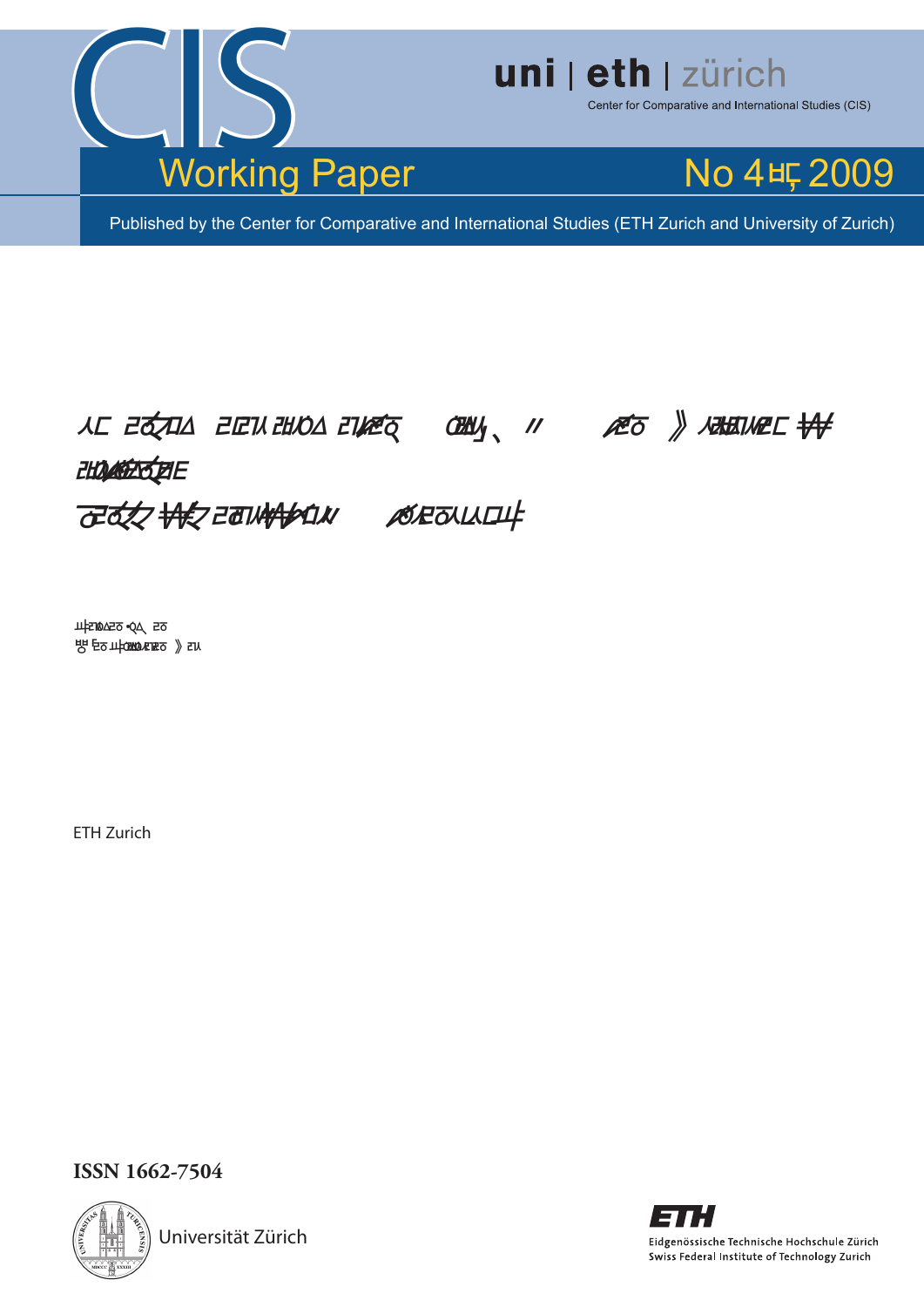## **Does global climate policy promote low-carbon cities? Lessons learnt from the CDM**

November 2009

#### **Abstract**

*An increasing proportion of greenhouse gas emissions is produced in urban areas in industrializing and developing countries. Recent research shows that per capita emissions in cities like Bangkok, Cape Town or Shanghai have already reached the level of cities like London, New York or Toronto. Large parts of the building stock and service infrastructure in cities in rapidly developing countries is built in the coming decade or two. Decisions taken in this sector today may therefore lock in a high emissions path.* 

*Based upon a survey of projects under the Clean Development Mechanism (CDM) of the Kyoto Protocol, we find that only about 1% of CDM projects have been submitted by municipalities, mostly in the waste management sector. This low participation is probably due to a lack of technical know how to develop CDM projects and an absence of motivation due to the long project cycle and the limited "visibility" of the projects for the electorate. Projects in the buildings and transport sector are rare, mainly due to heavy methodological challenges. A case study of the city network ICLEI and its experience with cities' participation in the CDM adds insights from the practitioner side.* 

*We conclude that CDM reforms may make it easier for municipalities to engage in the CDM, and that new forms of cooperation between municipalities and project developers, potentially facilitated by ICLEI, are required to help to realize the urban CDM potential.* 

**Keywords:** CDM, cities, energy, climate policy, mitigation, transport, waste, local authorities

#### Maike Sippel

Institute of Energy Economics and Rational Energy Use (IER), University of Stuttgart

Hessbruehlstrasse 49a, 70565 Stuttgart, Germany

maike.sippel@ier.uni-stuttgart.de and maike.sippel@gmx.de

Axel Michaelowa<sup>1,2</sup>

 $1$  Center for International and Comparative Studies (CIS), Institute of Political Science, University of Zurich

Hirschengraben 56, 8001 Zurich, Switzerland

axel.michaelowa@pw.uzh.ch

<sup>2</sup> Perspectives GmbH

Klosbachstr. 2, 8032 Zurich, Switzerland

michaelowa@perspectives.cc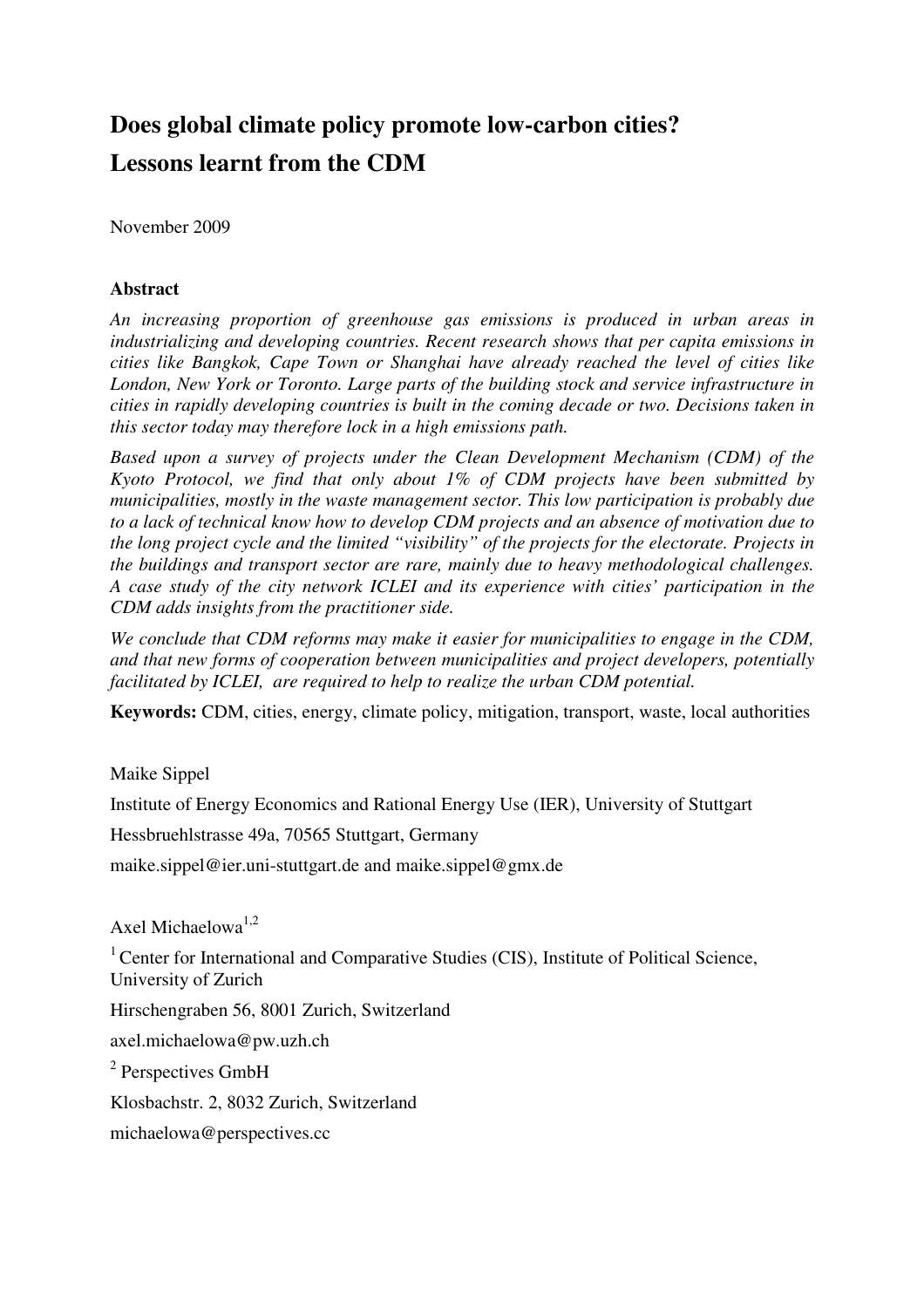#### Index

| 2.3.1 Does the CDM address motivation and barriers of local climate governance? 8 |
|-----------------------------------------------------------------------------------|
|                                                                                   |
|                                                                                   |
|                                                                                   |
|                                                                                   |
|                                                                                   |
|                                                                                   |
|                                                                                   |
|                                                                                   |
| 3.2 Insights on problems with CDM methodologies and incentive structures 15       |
|                                                                                   |
|                                                                                   |
|                                                                                   |
|                                                                                   |
|                                                                                   |
|                                                                                   |
|                                                                                   |
|                                                                                   |
|                                                                                   |
|                                                                                   |
|                                                                                   |
|                                                                                   |
|                                                                                   |
|                                                                                   |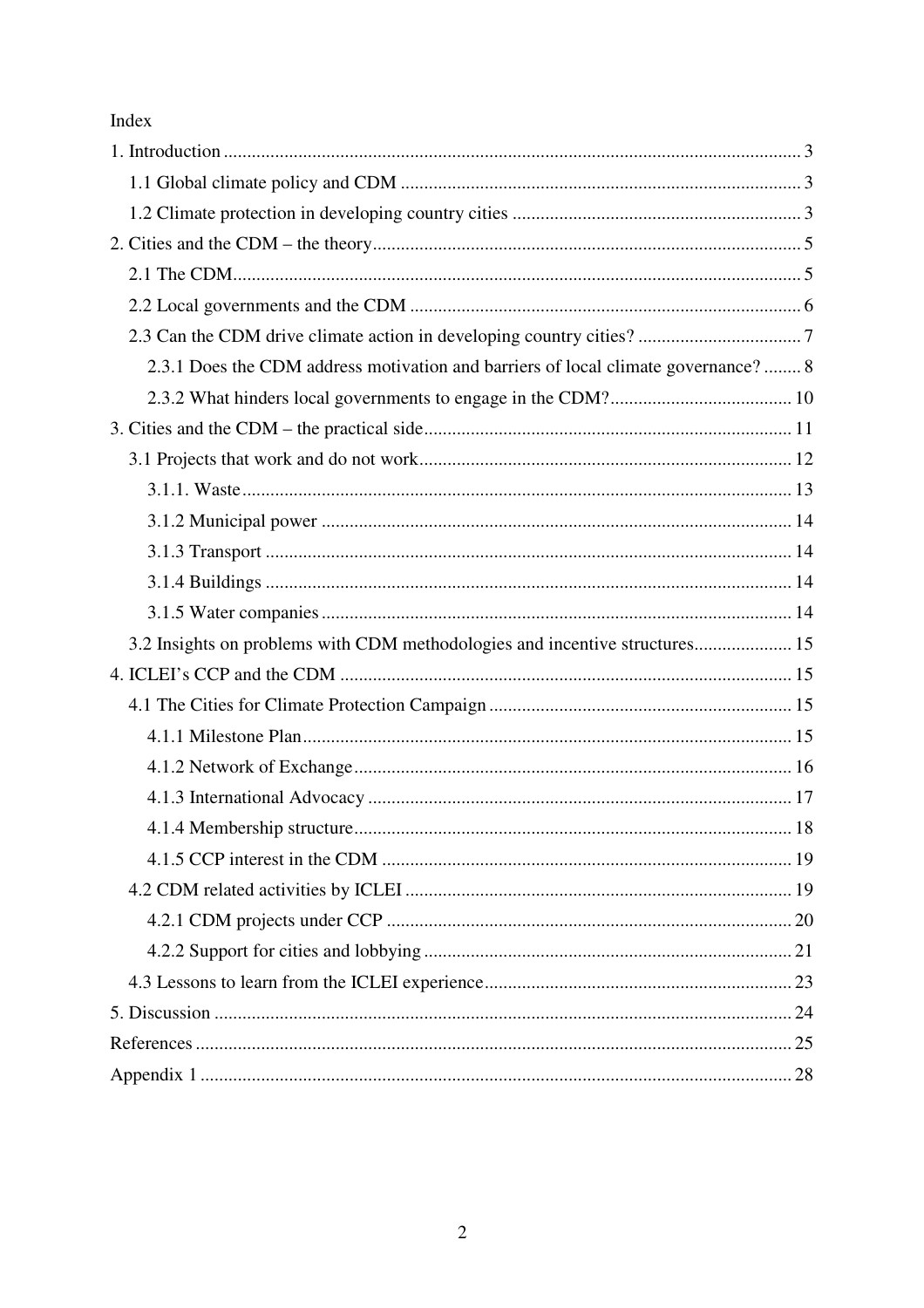## **1. Introduction**

 $\overline{a}$ 

## **1.1 Global climate policy and CDM**

The United Nations Framework Convention on Climate Change (UNFCCC) laid a foundation for international climate policy in 1992. The Kyoto Protocol to the UNFCCC was signed in 1997. It specifies a greenhouse gas emission reduction target of 5.2% below 1990 levels for 38 industrialized countries and countries in transition (so-called Annex B countries) for the first "commitment period" from 2008 to 2012. The Kyoto Protocol came into force in February 2005 and has been ratified by 184 of the world's 191 states, the most prominent non-ratifier being the United States.

As greenhouse gases are global pollutants, it does not matter where emissions are reduced. In order to achieve cost-effective emission reduction, the Kyoto Protocol introduced the flexible mechanisms International Emissions Trading, Joint Implementation and the Clean Develoment Mechanism (CDM). The CDM allows Annex B countries to meet their emission reduction targets by purchasing certified emission reductions (CERs) from greenhouse gas emission reduction projects in developing countries. To prevent that the CDM dilutes the environmental effectiveness of the Kyoto Protocol regime, CDM projects have to be additional, that means they would not have occured without the funds generated by selling the CERs.

Due to the first commitment period ending at the end of 2012, currently a post-2012 climate policy agreement is being negotiated. Cornerstones for such an agreement are: (1) ambitious emission reduction targets for industrialized countries, reaching 25-40% below 1990 levels until 2020 as recommended by the IPCC, (2) commitments of developing countries to limit their emission growth, and (3) commitments from industrialized countries to help financing of emission reductions and adaptation in developing countries. In the context of these negotiations, the reform of the CDM and introduction of new market mechanisms are discussed.

## **1.2 Climate protection in developing country cities**

While there is a need for global climate policy, the local level is the implementation level of most mitigation activities. Today, half of the world population live in cities (UN Habitat 2008), and emissions from energy use, transport, industrial processes or waste management are often produced in cities. 30 to 80% of global greenhouse gas emissions originates from cities, so far mostly cities in high income countries. 1

However, as cities in developing countries are starting to 'catch up' economically, they are also catching up in terms of greenhouse gas emissions: In Shanghai, per capita emissions have grown from 3.8t in 1985 to 16.7t in 2006 (Dhakal 2009, p1 and figure 3). In terms of percapita emissions, Shanghai together with Bangkok, Thailand (10.7t) or Cape Town, South Africa (11.6t) have already overtaken Geneva, Switzerland (7.8t), Prague, Czech Republic (9.4t) or London, United Kingdom (9.6t) (Kennedy et al. 2009, table 3). This is far beyond the global per-capita emissions threshold of about 2t which climate scientists are calling for.

The phenomenon of urbanization adds to the dynamic situation in developing country cities. 90% of global urban growth is taking place in developing countries, and the built-up urban areas in developing countries are projected to triple between 2000 and 2030 (Angel et al.

<sup>&</sup>lt;sup>1</sup> Depending on whether emission inventories are based on production or consumption (Dodman 2009, p194ff; Satterthwaite 2008, p539).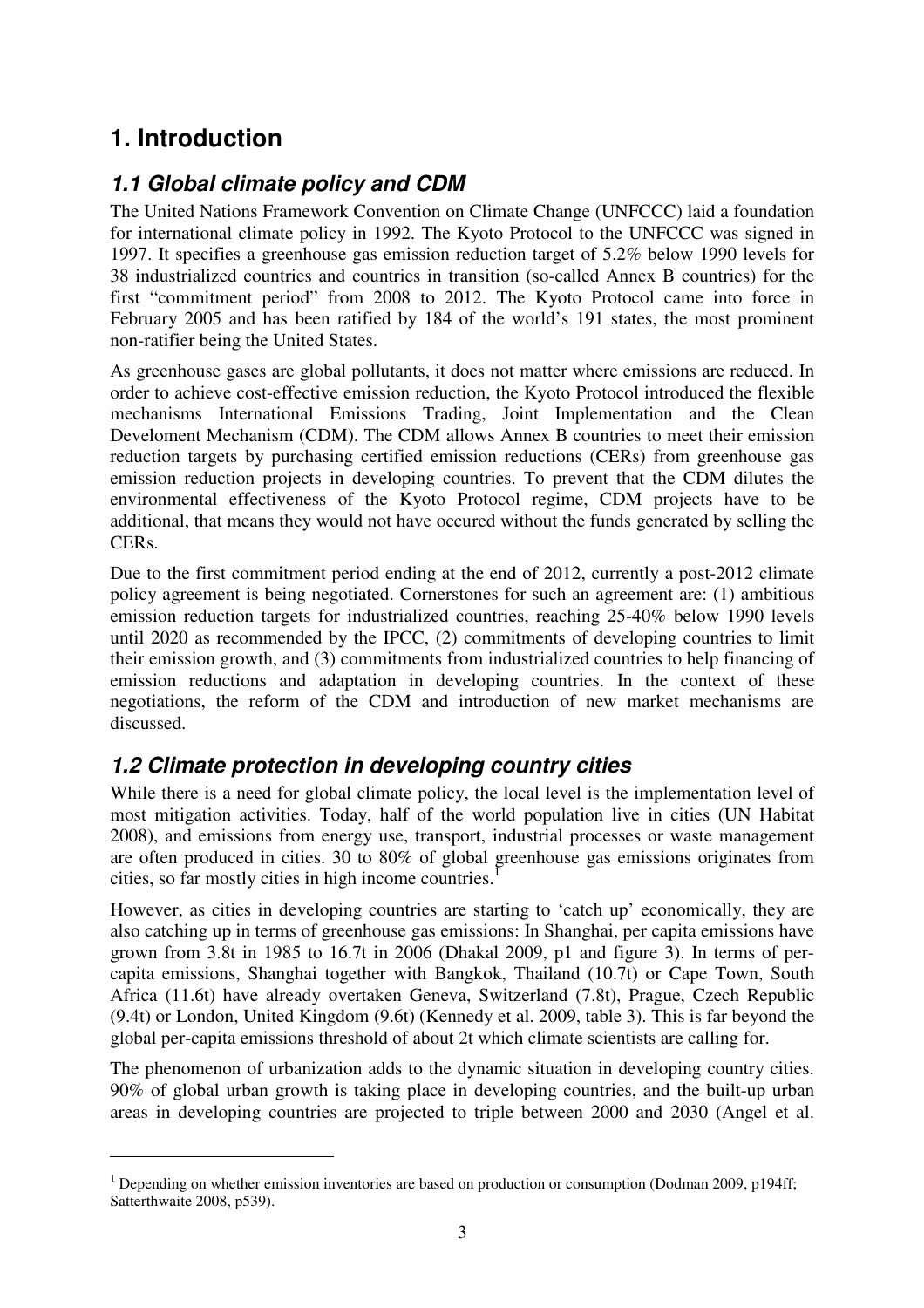2005, p1). Decisions on built structure and infrastructure, taken during this period of mass construction, will have long-lasting impacts. New investments can either lock-in vast energy consumption or climate benefits for decades.

Generally, local climate protection activities include a variety of stakeholders, e.g. local governments, local business, citizens and civil society groups, or scientists. This article focuses on local governments as stakeholders in local climate protection and whether and how the CDM does and can enhance local climate governance. Bulkeley and Kern (2006, p2243) have identified different modes of local climate governance. Firstly, local governments 'govern' themselves, that means they decide how to operate their buildings or the city's car fleet. Secondly, local governments can enable and support other local stakeholders, for example by information campaigns on energy saving appliances, establishment of 'energy round tables' for local companies, or by offering subsidies for energy efficiency investment. Thirdly, local governments may act as service providers, e.g. for energy supply, waste management or public transport. Last but not least, local governments can govern 'by authority', for example by establishing energy efficient building standards, or introducing a fee for motorized travel in the city. Table 1 provides an overview over the different modes of governance, the influence a local authority can take via each mode, and the relevance in terms of potential for emission reductions.

| <b>Role of Local</b><br><b>Authority</b> | <b>Exemplary activities</b>                                                                                                                                 | Influence<br>of<br>local authority | <b>Relevance</b><br>(amount of $CO2$ -<br>emissions) |
|------------------------------------------|-------------------------------------------------------------------------------------------------------------------------------------------------------------|------------------------------------|------------------------------------------------------|
| <b>Self-Governing</b>                    | Green fleets, municipal buildings energy<br>management, purchasing green energy                                                                             | $++$                               |                                                      |
| <b>Governing through</b><br>enabling     | Information campaigns, advice and grants for<br>energy efficiency, loan schemes for renewable<br>energies, education campaigns on green<br>transport        | $\Omega$                           | +                                                    |
| Governing by<br>provision                | Energy service providers / energy service<br>companies, public transport service provider,<br>waste management                                              | of<br>ownership<br>operations?     | +                                                    |
| Governing by<br>authority                | City-planning to reduce transport generated<br>settlement patterns, supplementary<br>by<br>regulations e.g. for energy efficiency in the<br>building-sector | $^{\mathrm{+}}$                    | $^{\mathrm{+}}$                                      |

|  |  |  |  |  |  | Table 1: Modes of local climate governance |
|--|--|--|--|--|--|--------------------------------------------|
|--|--|--|--|--|--|--------------------------------------------|

*Source: Based on Bulkeley, Kern 2006, p2243, Sippel 2004, p6* 

However, developing country cities may have limited interest in implementing climate protection activities, and they may face a number of challenges. Firstly, they have not contributed much to the problem of climate change, as their share of historic emissions is small. Secondly, in many developing country cities, current per-capita emissions are still far below those of comparable cities in industrialized countries. Thirdly, developing country cities often have very limited resources, and other more urgent policy issues to deal with. Furthermore, they have no direct benefits from taking emission reduction action, and their nation states are not obliged to emission reductions under the current Kyoto Protocol. Their motivation to mitigate emissions may therefore be rather limited, and pro-active and longterm local greenhouse gas policies may be rare (Dhakal 2004, p 82).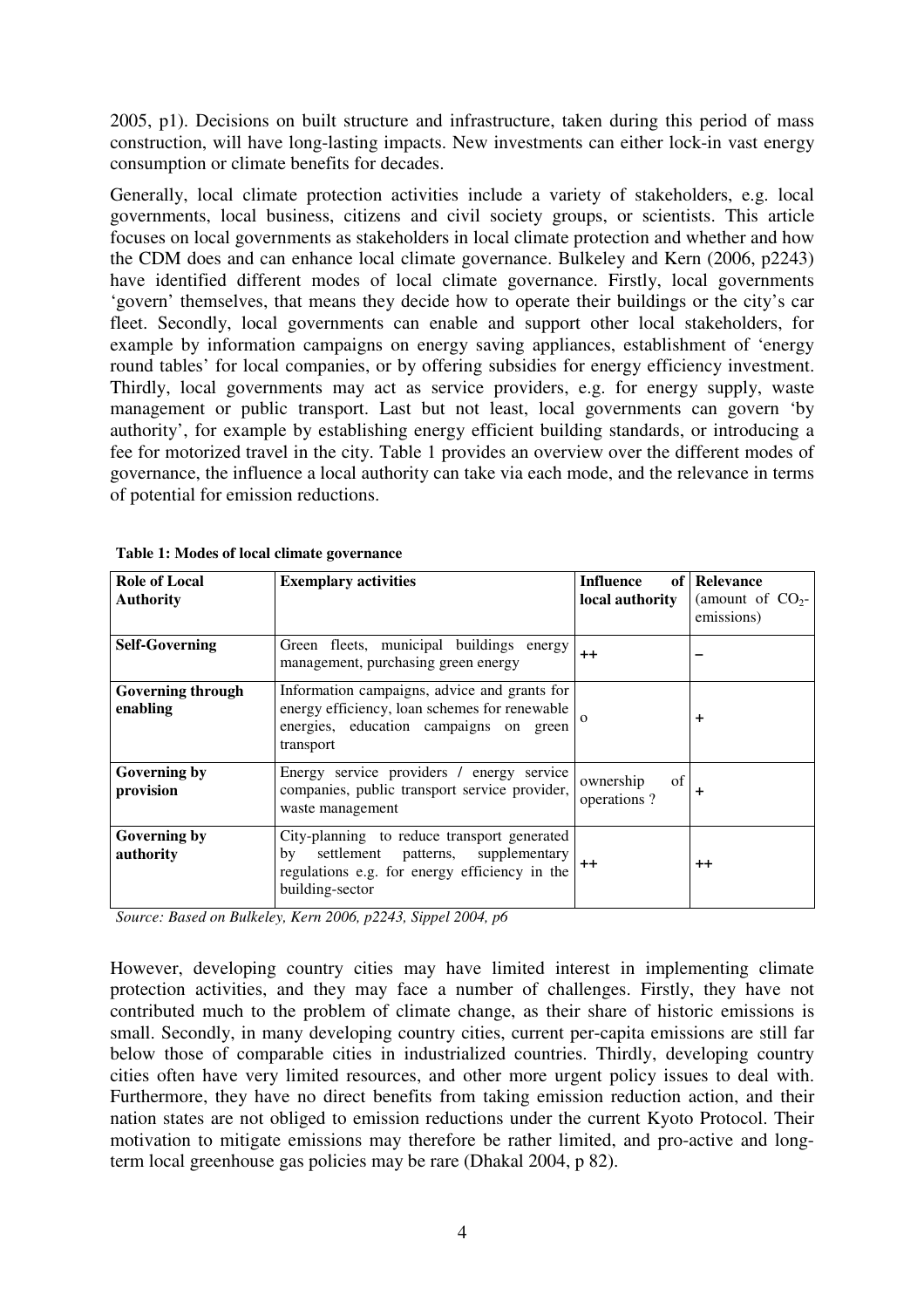There is thus a case for measures and instruments that support mitigation activities in developing country cities. This article examines whether the Kyoto Protocol's CDM can promote low-carbon cities. We ask (1) whether the CDM can motivate cities to take climate action or help them to overcome existing barriers for local climate governance, and (2) which obstacles cities face that want to engage in the CDM. We focus on local authorities as the governing level of cities, and CDM projects that involve them. From an analysis of local authorities' participation in CDM project activities registered so far, conclusions are drawn, e.g. which project types are attractive at the city-level, and why other project types are less common. A case study highlights the city network ICLEI and its experiences with the CDM.

The remainder of the article is structured as follows: (2) describes the CDM in more detail and analyses whether the mechanism may address a city's motivation and barriers. (3) analyses city projects among the over 5000 CDM projects submitted to the UNFCCC by November 2009, (4) presents a case study of ICLEI and the CDM, and (5) discusses lessons learnt, including possibilities for CDM reform and new forms of cooperation involving municipalities, ICLEI and project developers.

## **2. Cities and the CDM – the theory**

## **2.1 The CDM**

The main purposes of the CDM are to:

- assist developing countries in achieving sustainable development and in contributing to the ultimate objective of the Convention,
- and to assist industrialised countries in achieving compliance with their quantified greenhouse gases (GHG) emission limitation and reduction commitments under Article 3 of the Kyoto Protocol.

Any potential CDM project needs to be formally registered by the CDM Executive Board (CDM EB), the core international decision making body. A project's compliance with CDM rules is assessed on the basis of the PDD (Project Design Document), which is the key document in the CDM cycle. A PDD consists of numerous chapters that should elucidate different aspects of the project, such as:

- the additionality test. Projects that are economically highly attractive and whose realisation is not facing significant barriers, are not supposed to be registered as CDM projects. Consequently, a transparent and comprehensive description of the project's economic feasibility with and without revenues through CER sales is needed.
- the description of the baseline and the estimation of emission reductions, on the basis of a methodology that has previously been approved by the CDM EB,
- the monitoring plan. This plan determines which parameters of the project should be measured with a certain methodology in which intervals. Furthermore, the Monitoring Plan makes a statement on where and how long the generated data have to be filed. A carefully worked out monitoring plan is an essential instrument for the subsequent efficient and successful development of the monitoring reports – and therefore vital for the successful generation of CERs. And
- the presentation of the public stakeholder consultation, where the local public has to be given the opportunity to express possible doubts concerning the CDM project (e.g. local authorities, households, and local NGOs). This should happen by inviting the local stakeholders to a presentation on CDM and the planned CDM project activity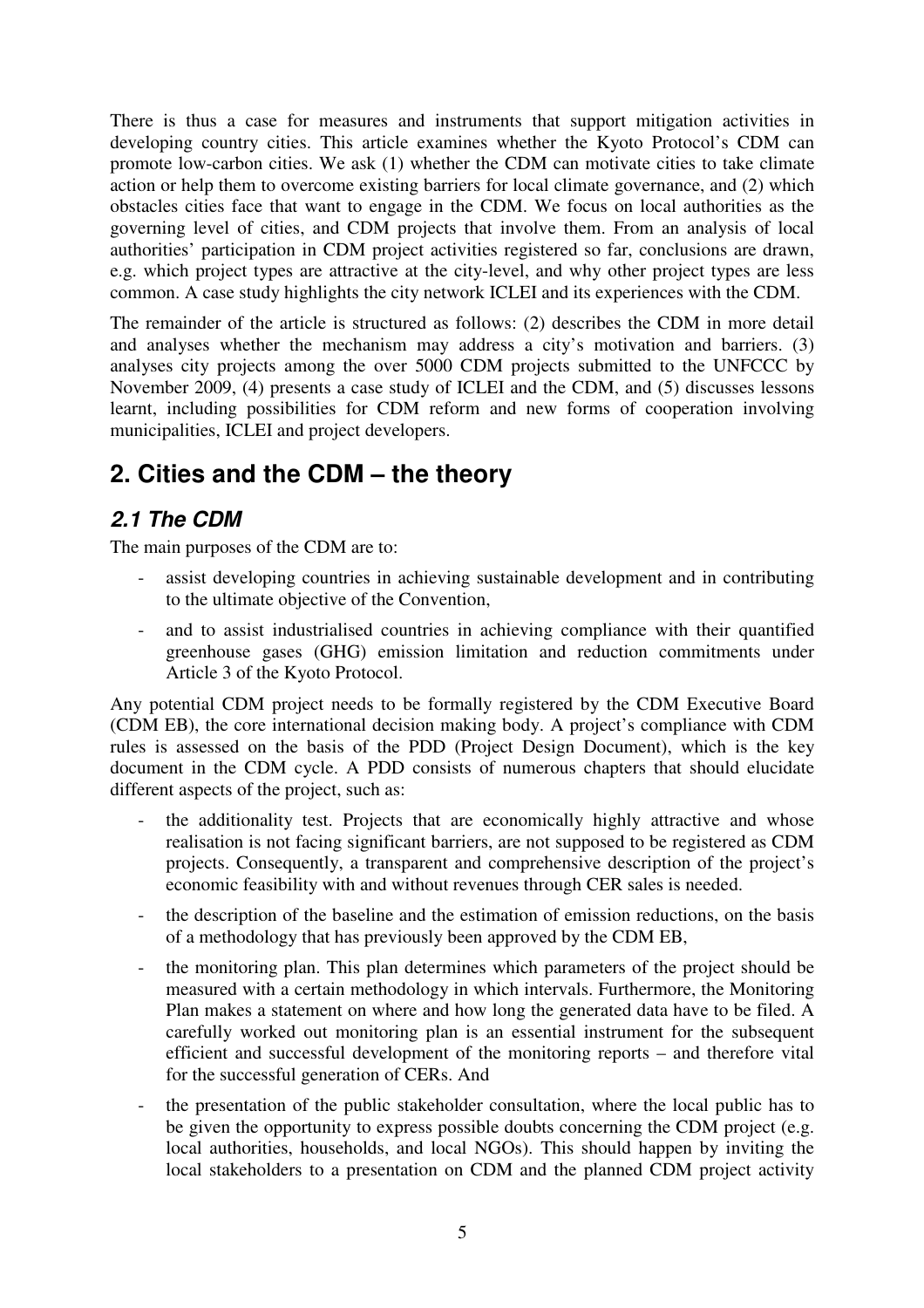with subsequent discussion of the project. The outcome of the local stakeholder consultation has to be included in the PDD.

A PDD has to be formally validated regarding compliance with all CDM criteria by so-called Designated Operational Entities (DOEs). During the audit, the statements in the PDD are screened according to their validity and their feasibility. If the validator determines that the requirements for a CDM project have been met then they recommend to the CDM EB that the project be registered. Despite a positive validation report, between 5 and 10% of projects have been rejected by the CDM EB.

After project implementation, the necessary data for calculation of emission reductions is continuously collected and filed according to the Monitoring Plan. If the issuance of CERs is requested for a determined project period, emission reductions have to be verified and certified by a second DOE on the basis of a Monitoring Report.

CERs can be sold in a forward contract or after issuance. The timing of sales has a strong impact on the price that can be achieved.

Given the cumbersome project cycle, initial estimates of developing country potential to supply large amounts of CERs within short time were pessimistic. However, the development of CDM projects became a veritable gold rush exceeding all expectations. Almost 5000 projects have been submitted to DOEs for validation and over 100 baseline methodologies have been approved for a wide range of technologies. The total CER volume of registered projects reaches over 1.6 billion by 2012, whereas projects in the validation pipeline add another 1.2 billion.

After a slow start due to a lack of CER demand from industrialised countries, an increasing number of governments have set up CER acquisition programmes. Moreover, private companies in Europe can use CERs to fulfil their obligations under the EU emissions trading system. Japanese companies have been eager to buy CERs to hedge against future policy requirements. Overall, in late 2009 over 9 billion  $\epsilon$  had been committed or already spent on CER acquisition.

## **2.2 Local governments and the CDM**

As elaborated in Table 1, local governments have different possibilities to take climate action, and thus to engage in the CDM. Firstly, they can develop CDM projects which reduce emissions that are produced by a local authority itself. A possible project type would be energy efficiency improvements in municipal buildings. Secondly, local governments can coordinate or facilitate emission reduction activities by local stakeholders. An exemplary project under the CDM could be the distribution of compact fluorescent lamps. Thirdly, local governments may also act as service providers, e.g. managing waste from citizens or infrastructure to be used by citizens. Possible CDM projects in this field include landfill gas projects, renewable energy generation or energy efficiency improvement and public transport projects. Last but not least, local governments can to some degree regulate the behaviour of local stakeholders. However, regulatory activities are not eligible under the CDM. Table 2 illustrates which kind of CDM projects can be implemented under each mode of governance.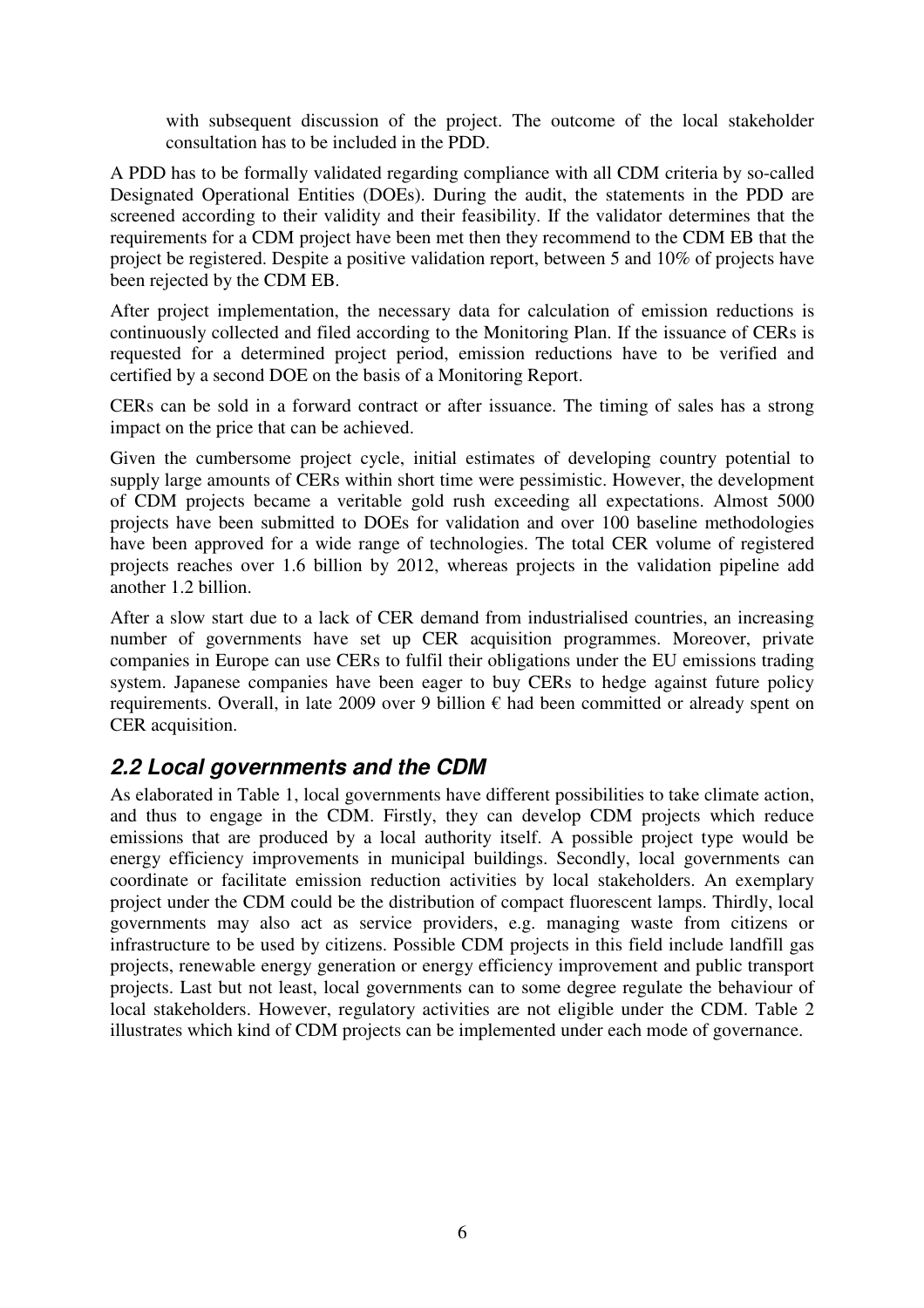| Role of<br>Local<br><b>Authority</b> | <b>Examples of</b><br><b>CDM</b> project<br>types                                                                              | <b>Examples of CDM project activities</b>                                                                                                                                                                                                                                                                                                                                                         | <b>Comments</b>                                                                                                                                                      | <b>Suited</b><br>for<br><b>CDM</b> |
|--------------------------------------|--------------------------------------------------------------------------------------------------------------------------------|---------------------------------------------------------------------------------------------------------------------------------------------------------------------------------------------------------------------------------------------------------------------------------------------------------------------------------------------------------------------------------------------------|----------------------------------------------------------------------------------------------------------------------------------------------------------------------|------------------------------------|
| Self-<br>Governing                   | Energy-efficiency<br>in buildings                                                                                              | "Improvement in Energy Consumption<br>of a Hotel"<br>"Energy efficiency measures in<br>'Technopolis'"                                                                                                                                                                                                                                                                                             | Quantitatively not<br>relevant for overall<br>urban emissions $-$<br>qualitatively<br>important activity;<br>building energy<br>efficiency difficult<br>project type | $\Omega$                           |
| Governing<br>through<br>enabling     | Distribution of<br>CFL, greening<br>public transport                                                                           | "Visakhapatnam (India) OSRAM CFL<br>distribution CDM Project"                                                                                                                                                                                                                                                                                                                                     | Facilitating and<br>coordinating<br>emission<br>reductions by other<br>actors in the city                                                                            | $\Omega$                           |
| Governing by<br>provision            | Landfill gas,<br>greening public<br>transport,<br>renewable energy,<br>power plant<br>efficiency,<br>efficiency in<br>industry | "Bandeirantes landfill gas to energy<br>project"<br>"BRT Bogotá, Colombia: TransMilenio<br>Phase II to IV" and "Installation of Low<br>Green House Gases (GHG) emitting<br>rolling stock cars in metro system"<br>"Beijing 48 MW Guanting Wind Power"<br>Project"<br>"Beijing Taiyanggong CCGT<br>Trigeneration Project "<br>"BBMG Cement WHR for 10.5 MW<br>power generation project in Beijing" | Possibility for<br>concrete CDM<br>projects                                                                                                                          | $^{+}$                             |
| <b>Governing by</b><br>authority     |                                                                                                                                |                                                                                                                                                                                                                                                                                                                                                                                                   | Not eligible as<br>CDM activity                                                                                                                                      |                                    |

**Table 2: Modes of local climate governance – and exemplary CDM projects** 

*Source: Categories from Bulkeley, Kern 2006, p2243, CDM projects from UNFCCC 2009b, own evaluation* 

#### **2.3 Can the CDM drive climate action in developing country cities?**

To analyse whether the CDM can drive climate action in developing country cities, two perspectives may be relevant. Firstly, local climate governance is usually motivated by certain drivers, and hindered by certain barriers. To enhance a city's climate action, the CDM would have to bring 'positive change' into this set of motivators and barriers. That is, it should present an (additional) motivation for local governments, and also help them to overcome









*Source: Own graph*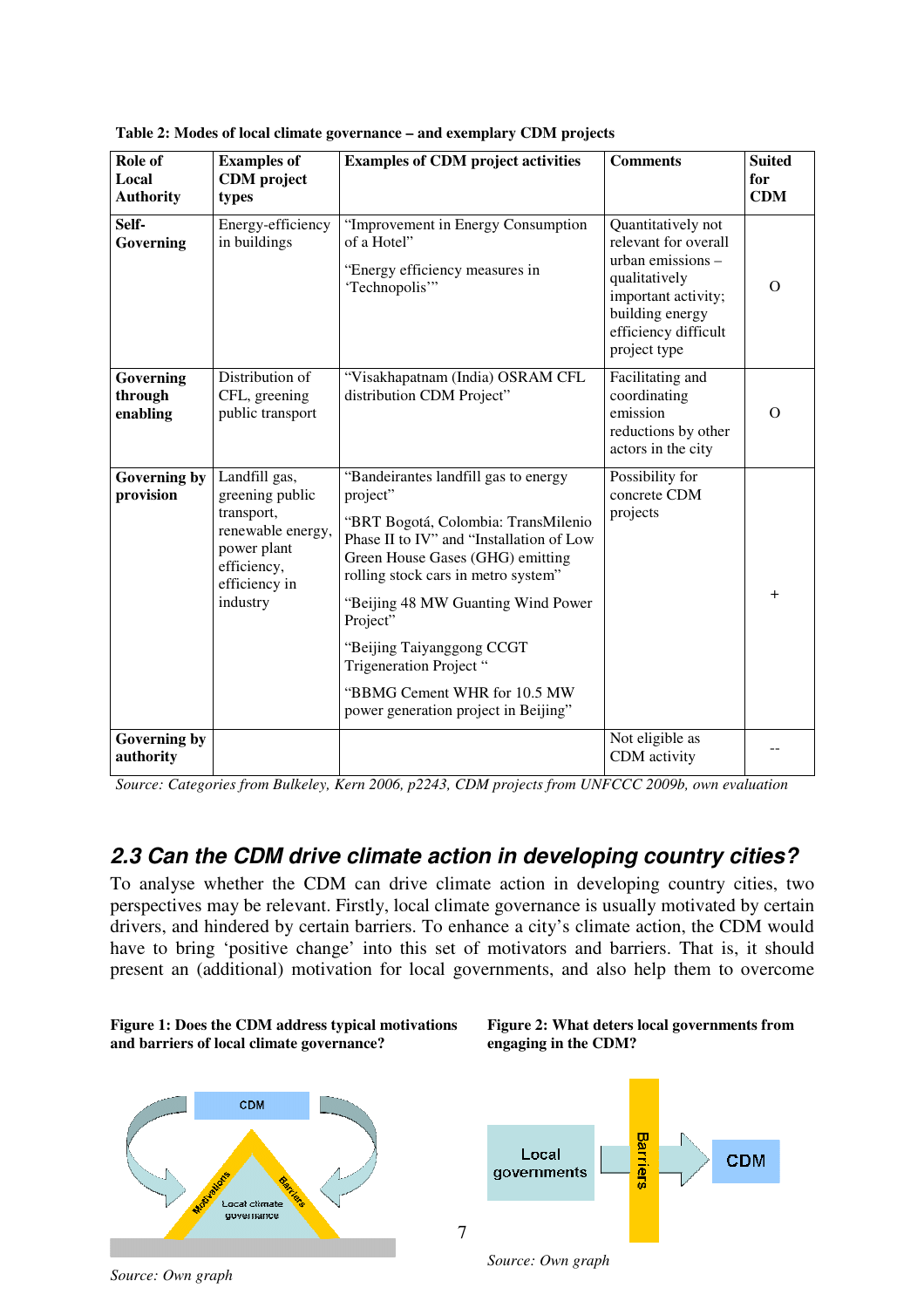typical barriers for local climate governance. Secondly, if cities consider engaging in the CDM, there are specific obstacles which may constrain their CDM activities. Figure 1 and Figure 2 illustrate these different types of motivation and barriers.

#### **2.3.1 Does the CDM address motivation and barriers of local climate governance?**

A variety of drivers motivates cities to take climate action, and local climate governance is also constrained by a range of barriers. Motivators and barriers can fall into categories like economic, institutional, or political/cultural. The following explores whether and how the CDM impacts on motivators and barriers for local climate governance. For this exercise, a recent and systematic summary of motivators and barriers is used (Sippel, Jenssen 2009). While this section focuses on motivators and barriers that were identified to be relevant for the uptake of the CDM, a complete list of motivators and challenges is presented in Annex 1. The effect of the CDM may be ambiguous. On the one hand, it may be an incentive for and help to overcome barriers to climate action. On the other hand, CDM project development by local governments may also create new barriers for the rest of a city's climate action. For example, a CDM project may at the same time help a city to build expertise for climate action (both through additional finances available and experience gathered by staff during CDM project development), but also siphon expertise away from other climate projects, as the CDM project management requires skilled staff. The analysis includes both effects.

The CDM has the double objective to deliver climate protection cost-effectively and to contribute to a host country's sustainable development. To start with, the CDM may thus have

|          |                                                   | <b>Motivator</b> (M)<br>or Barrier $(B)$ | <b>CDM</b> impact<br>From 'negative' (--)<br>to 'positive' $(++)$ <sup>2</sup> | How?                                                                                                                                        |
|----------|---------------------------------------------------|------------------------------------------|--------------------------------------------------------------------------------|---------------------------------------------------------------------------------------------------------------------------------------------|
|          | Revenues                                          | M                                        | $^{++}$                                                                        | Revenues from selling CERs                                                                                                                  |
|          | Limited opportunities to<br>generate/access funds | B                                        | $^{++}$                                                                        | Revenues from selling $CERs =$<br>additional funding source                                                                                 |
| Economic | Costs                                             | B                                        | $\pm$                                                                          | Costs reduced by CER<br>revenues                                                                                                            |
|          | Lack of financial and<br>human resources          | B                                        | $\mathbf{\Omega}$                                                              | CDM involvement may draw<br>resources from other climate<br>action / CDM revenues may<br>increase resources for local<br>climate protection |

**Table 3: Economic motivators and barriers for local climate governance, and CDM impact** 

*Source: Own evaluation, motivators based on Sippel, Jenssen 2009* 

 $\overline{a}$ 

both economic impacts and effects on the liveability in a city. By selling CERs, a CDM project generates revenues. As local officials care about the revenues of their government, this may be a motivator for cities to develop climate projects under the CDM. Local governments that are constrained by an unsatisfied need for additional funding for climate action, may benefit as the CDM provides such funding. Revenues generated by the CDM influence the cost-benefit analysis of climate projects. As project costs are an important barrier to local climate action, lower project costs may make the realization of projects more likely. Some evidence for these considerations is provided by Qi et al. (2008), who study CDM and local governments in China. In China, where the largest share of CDM projects have been

<sup>&</sup>lt;sup>2</sup> Positive impact on barriers meaning: can help local governments to overcome barrier; positive impact for motivators meaning: can motivate local governments.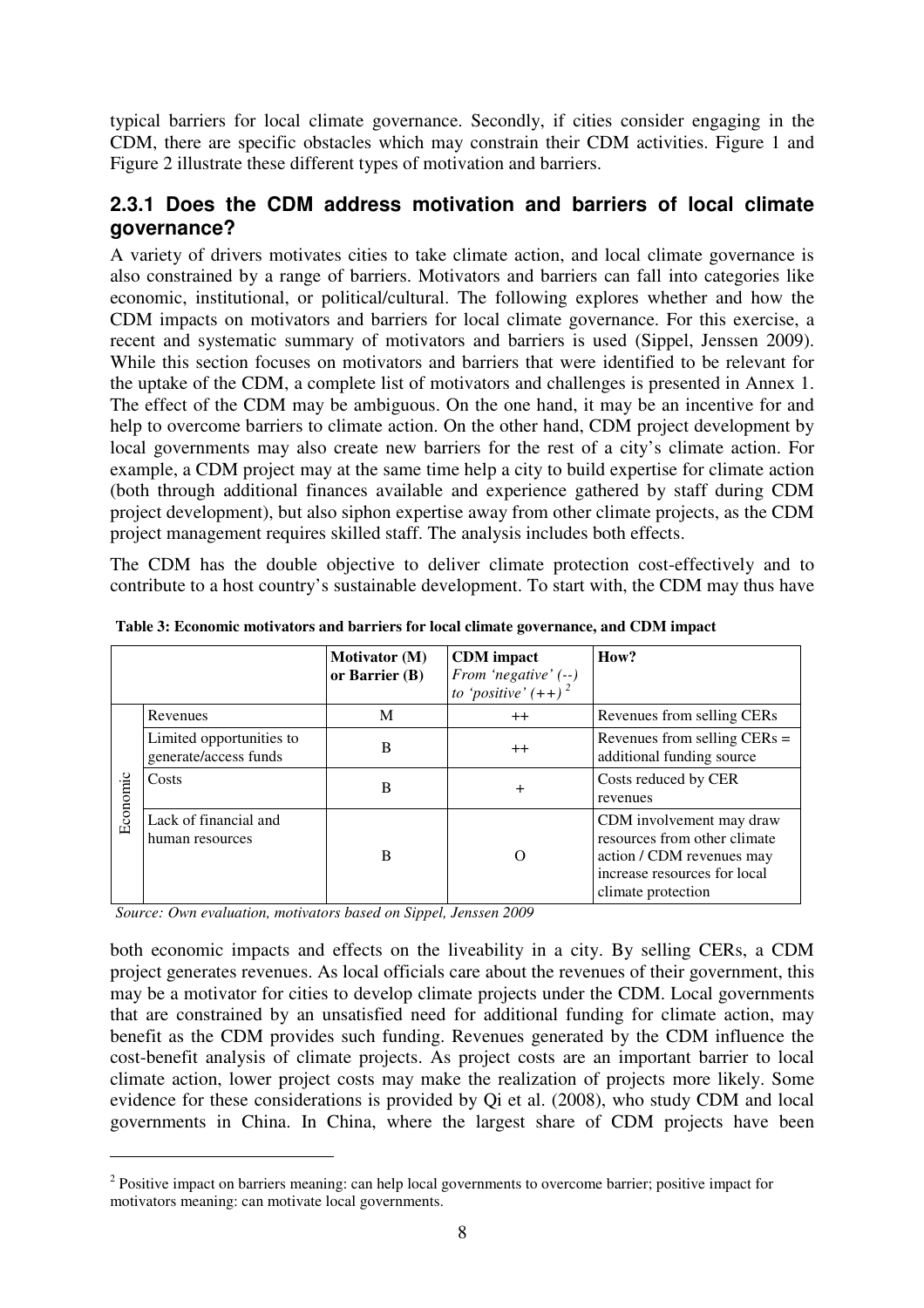registered so far, many local governments have engaged in CDM project development. The possibility for financial gains is believed to be one of two key reason for this. Qi et al. explain the particular interest of local governments in China with the profit-seeking culture of Chinese local authorities. The situation in China contrasts with most other countries, where CDM project development is essentially left to the private sector (Qi et al. 2008, p388ff). Qi et al. (2008, p395) shed light on another barrier, which Chinese cities seek to overcome with the help of the CDM: technology availability. Table 3 provides an overview of economic motivators and barriers for local climate governance, and how the CDM affects them. Table 4 continues with other motivators and barriers.

Besides the economic rationale, 'sustainable development' is the other core objective of the CDM. Therefore, one could assume, that CDM projects automatically come with local cobenefits like improved air quality, reduced traffic congestion or employment opportunities. A local authority's hope to realize co-benefits, e.g. by improving social services and infrastructures may be another important motivator (Sharma 2007, p2). According to Schmidt Dubeux and La Rovere (2007), the reduction of local pollutant emissions, the optimization of traffic and transport systems, the reduction of energy consumption costs and the improvement of solid waste and sewage management can represent enormous political gains, and therefore attract cities to participate in the CDM. The opportunity to improve the environment in the Laguna de Bay Basin, Philippines, namely to prevent sedimentation and pollution of the lake, was a key motivation for local authorities in the area to develop a CDM project (Santos-Borja 2007, p11, 40). Ritter identifies the following sectors to hold potential for co-benefits: Wastewater, solid waste, public transport, buildings, metered services, and street lighting (Ritter 2009, p 4). However, many scientists and practitioners criticize the CDM for not fulfilling expectations concerning sustainable development benefits (e.g. Boyd et al. 2010;

|                       |                                                                                    | Motivator $(M)$ CDM impact<br>or Barrier $(B)$ | From 'negative' $(++)$<br>to 'positive' $(-)$ | How?                                                                                                                 |
|-----------------------|------------------------------------------------------------------------------------|------------------------------------------------|-----------------------------------------------|----------------------------------------------------------------------------------------------------------------------|
| Liveability           | Air quality, reduced<br>traffic,<br>reduced<br>urban<br>warming,<br>social aspects | $\overline{M}$                                 | $(+)$                                         | Possible as contribution to SD                                                                                       |
| Informa-<br>tional    | Lack of expertise                                                                  | В                                              | О                                             | CDM may draw expertise from<br>other climate action / CDM may<br>create expertise usable for other<br>climate action |
| Institutional         | Cooperation<br>with<br>other stakeholders                                          | B                                              | $(+)$                                         | CDM may require involvement<br>of local business, and thereby<br>improve cooperation                                 |
| Political<br>cultural | Short time-horizons<br>of decision-makers                                          | B                                              | $^{(+)}$                                      | Long CDM project cycles may<br>lock-in climate action (but may<br>also prevent local government<br>from commitment)  |
|                       | Reputation                                                                         | M                                              | $(+)$                                         | When local governments believe<br>CDM does enhance reputation                                                        |
| Others                | Availabilty<br>and<br>reliability<br>$of$ B<br>technologies                        |                                                | $(+)$                                         | In case CDM projects involve<br>technology transfer                                                                  |

**Table 4: Other motivators and barriers for local climate governance and CDM impact** 

*Source: Own evaluation, challenges based on Sippel, Jenssen 2009*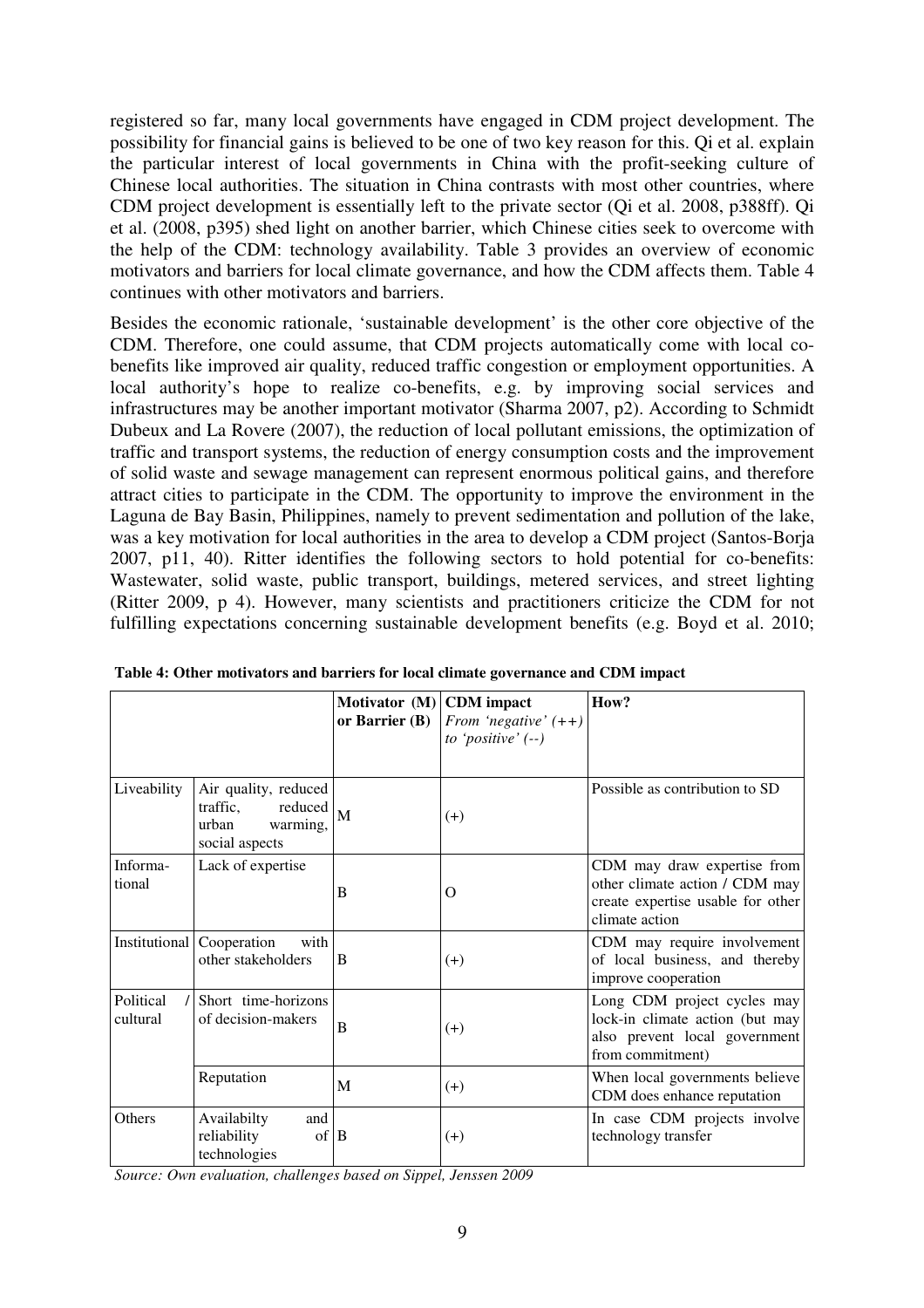Olsen 2007; Sutter, Parreno 2007). A CDM project's possible contribution to the liveability of a place is therefore probably no key motivator, as any mitigation project can or cannot realize sustainability effects.

The development of CDM projects is complex and requires expertise. Where local governments start engaging in the CDM, this may absorb skilled staff, which may then no longer be available for other local climate action. The effect may be severe as many local authorities in developing countries already report a lack of human resources and expertise among their staff for climate action. However, the CDM might also improve human capacity for local climate governance, and thereby empower communities (Santos-Borja 2007, p40): Firstly, revenues from the CDM could be used to finance additional staff or train existing staff, and secondly, staff would acquire expertise during CDM project development, which it could then use for other projects, too. Staff who has experience with CDM has frequently entered the private sector due to salary offers that are much higher than the salaries a municipality can provide. The CDM may thus have a mixed effect.

Three further barriers may be affected by the CDM. Firstly, cooperation with local stakeholders is commonly reported to be a challenge for local governments' climate action. As CDM project development may require the involvement of local companies, this may improve a local authority's cooperation with the business sector, and thereby have positive effects on other local climate action, too. Secondly, short time horizons of decion-makers are an important barrier to local climate governance. CDM project cycles are longer than election periods, and may help local authorities to lock in climate-friendly development pathways: Once a CDM project is started, and respective CER sales contracts are signed for the whole CDM project duration, this would require politicians to refrain from changes in the project<sup>3</sup>. However, the requirement for long-term commitments may also be a barrier to CDM project development in the first place (see 2.3.2). Thirdly, local governments may believe they enhance their cities' reputation by engaging in the CDM (Santos-Borja 2007, p40).

To summarize, the CDM may provide incentives for local governments in that it offers financial gains and technology transfer. As improved livability and smart growth are strong motivators for local climate governance, CDM projects that include sustainable development benefits may be especially attractive for local governments. Concerning capacity, local authorities may suffer, if the CDM draws staff and expertise which would otherwise organize other climate action. At the same time, the CDM could help to improve human resources by financing staff and training, and by building capacity during the project cycle. Some positive effects may derive if the CDM leads to climate cooperation with local business and if it locks in climate-friendly development pathways against short-term perspectives.

#### **2.3.2 What hinders local governments to engage in the CDM?**

 $\overline{a}$ 

The following presents barriers that local governments face, when they want to engage in CDM project development.

CDM project development may be challenging for local governments. From an economic perspective, CDM projects may still require upfront investments. Furthermore, project development involves significant transaction costs. This is partly due to its project by project approach (Ritter 2009, p6). Both facts may constrain municipalities from involvement in the CDM (Santos-Borja 2007, p38). Institutional problems may be obstacles, too. "Bureaucratic

<sup>&</sup>lt;sup>3</sup> Bogotá offers an interesting example, where a newly elected mayor preferred building a metro instead of expanding the Transmilenio bus lane system. This has led to a substantial loss of CER volume from the Transmilenio CDM project. So far, metro construction has not yet been started due to lack of financing. See Guiza (2009).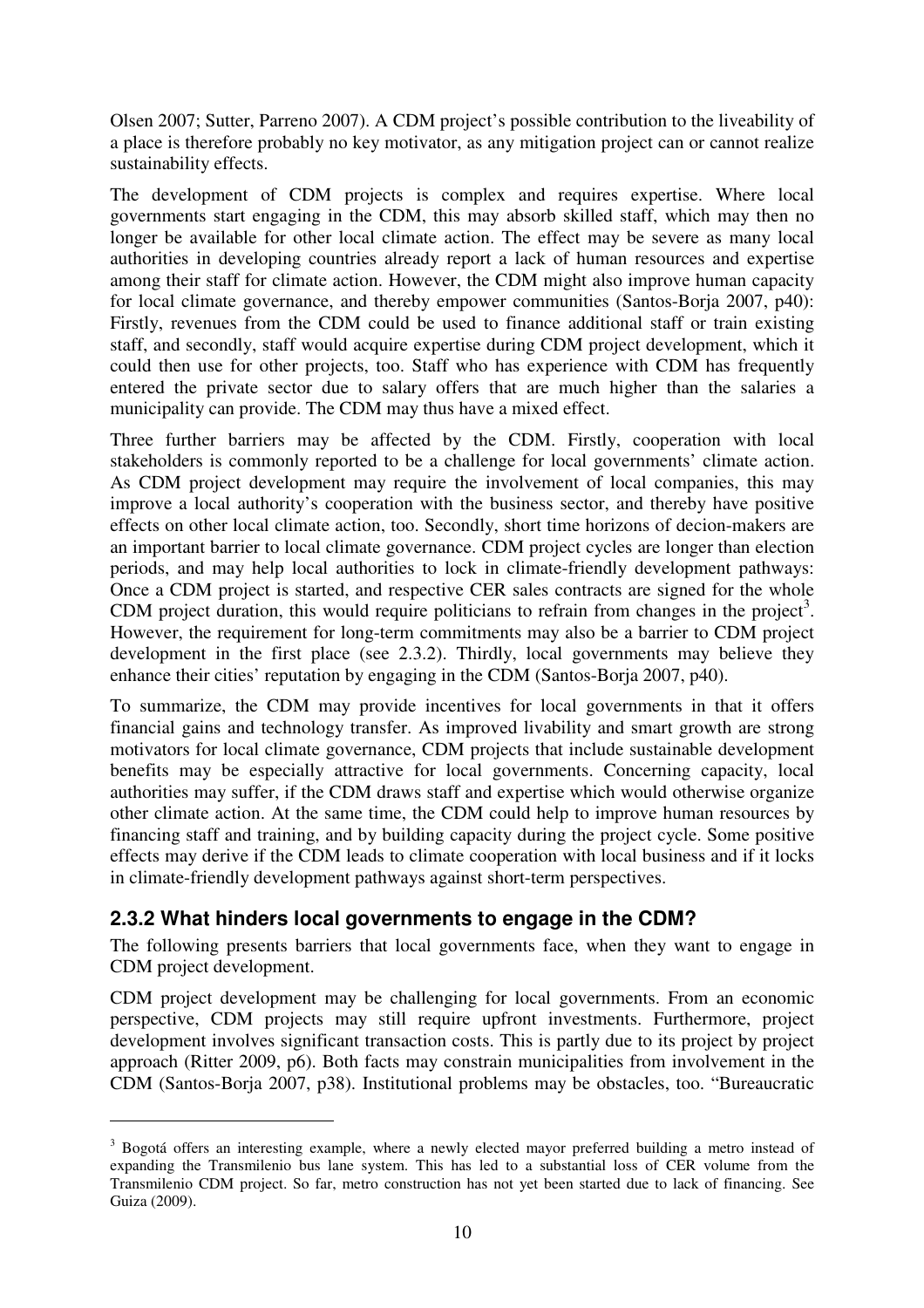red tape" in the realization of projects (Santos-Borja 2007, p37) and "weak institutional capacity at city level" to undertake CDM projects, to integrate it into city priorities and to design supporting policies are reported regarding institutions on the local level (Ritter 2009, p6). Uncertainties about the CDM's future beyond 2012, or changing methodologies are institutional barriers on the global level (Santos-Borja 2007, p37). Furthermore, CDM rules are stringent, and there is a "lack of programmatic approach" (Monroy 2009, p3). Climate protection activities that would be important for the local level may not be feasible as CDM projects. For example, there are few approved methodologies in high priority urban sectors such as transport (Ritter 2009, p6), and CDM projects in the building sector face challenges, too (Cheng et al. 2008, p38ff).

The complexity of the CDM procedure may be another obstacle for local governments. This does not only lead to high transaction costs, as explained above, but it also requires project particpants to acquire CDM specific expertise and capacity: A city's capacity for the CDM is key to realize its benefits (Ritter 2009, p10). However, local governments may lack the necessary manpower, as well as the technical know-how needed for project development, and they may have a slow learning curve for CDM rules (Santos-Borja 2007, p38).

A political obstacle may be the "Incompatibility between [...] the nature of the political process (always a potential change of local government) and very long carbon project cycles" (Monroy 2009, p4). This has been reported to create uncertainty regarding local government staff assigned to a CDM project (Santos-Borja 2007, p38). The problem is worse where political party interests lead to divergent positions on a CDM project. From experience with landfill gas projects, Monroy concludes that a lack of ownership for CDM projects by local officials as opposed to private sector projects or programs is another barrier (Monroy 2009, p3).

## **3. Cities and the CDM – the practical side**

Given the large upswing of the CDM in the last six years, the absence of municipalities that have championed the CDM is striking. There is no municipal government that actively markets its role in implementing or supporting CDM projects. No study has focused on CDM projects implemented in cities. While obviously a substantial share of CDM projects are implemented on the territory of large cities, it seems that this is not due to any coordinated policy of the municipal government of those cities. Generally, CDM consultancies have scouted for project options and mobilized them, with the municipality normally acting more as a barrier than actively supporting the project. An exception seems to be China. According to Qi et al (2008), Longnan city (Gansu province) formed a coordination and leading group for CDM in March 2006. Its emphasis was on hydropower-related projects, of which Longnan has submitted two. The cities of Leshan (Sichuan), Nanyang (Henan) and Baoding (Hebei) have formed governmental organizations for CDM development, with the latter signing a letter of intent for strategic collaboration regarding methane reduction from dairy farms in December 2007. Seven projects have been submitted from Leshan, three from Nanyang, and two from Baoding, but none formally involves the municipal government.

Out of a database of 5,342 CDM projects that had been submitted for validation before November 2009, 57 projects (1.3%) have a municipality or a company formally labelled as municipal company as a project participant. Another 35 projects (0.7%), mostly from China, have a project participant whose name specifies "city", i.e. which is likely to have some link to the municipality. Figure 3 shows that the municipal projects are much more advanced through the project cycle in both the positive and negative sense than the projects done by "city" companies.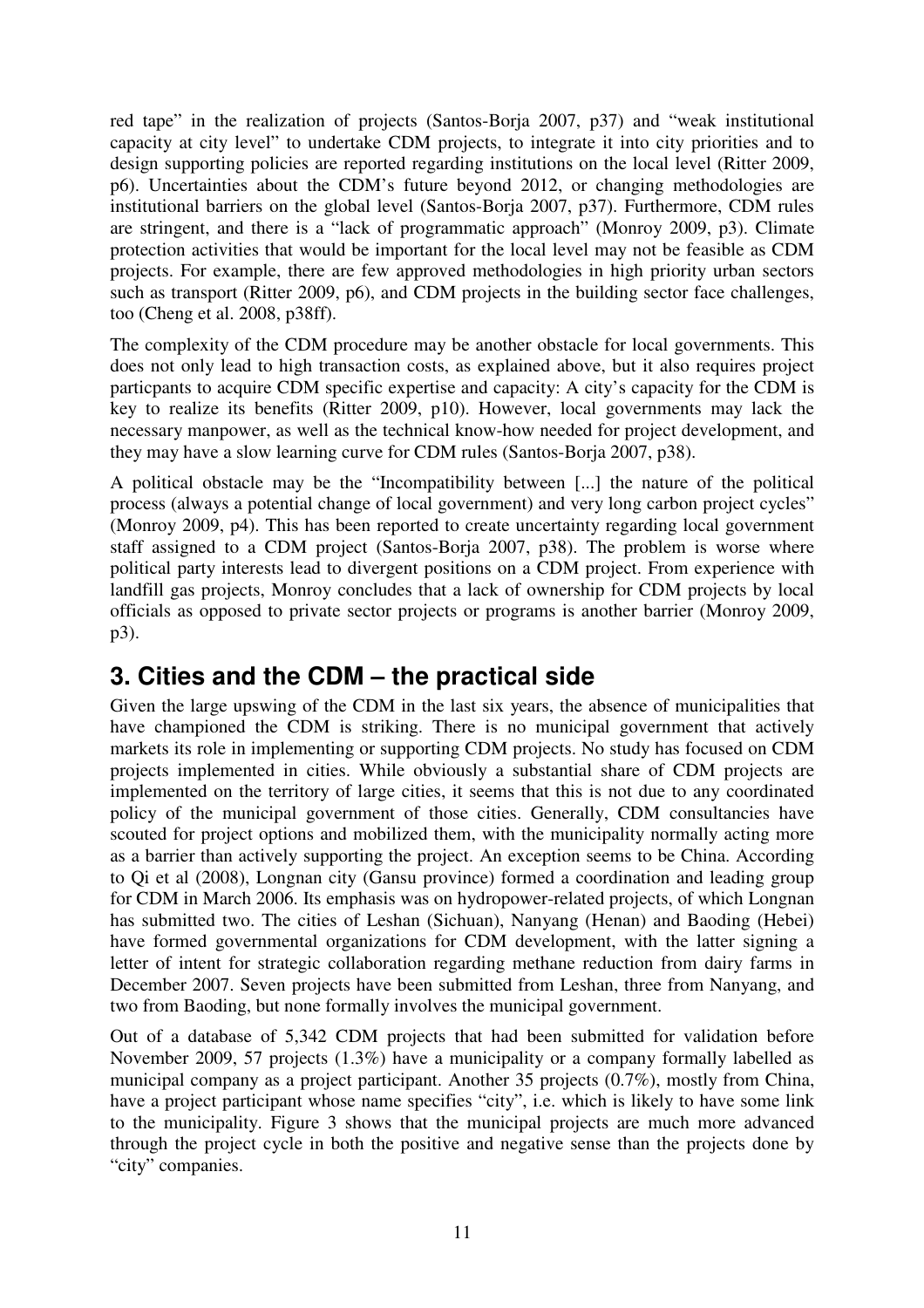#### **Figure 3: Distribution of projects across the project cycle**



Data source: Point Carbon project database

With regards to technology, waste management projects dominate for the municipalities, whereas renewable energy, especially hydro dominates for "city" companies (see Figure 4). Regarding host countries, municipality-related projects have a high degree of geographical distribution, whereas "city" companies are concentrated in China.

## **3.1 Projects that work and do not work**

As discussed in the preceding sections CDM projects in sectors managed by the municipality are particularly promising for municipalities. Traditionally, in many countries waste management as well as power generation and distribution for private households are organized by the municipality. Frequently, public transport, too, is operated by a municipal company. Through land use regulation, municipalities have a strong influence on transport and buildings. We also look into water provision given the high energy intensity of water pumping systems.



#### **Figure 4: Preferred project types**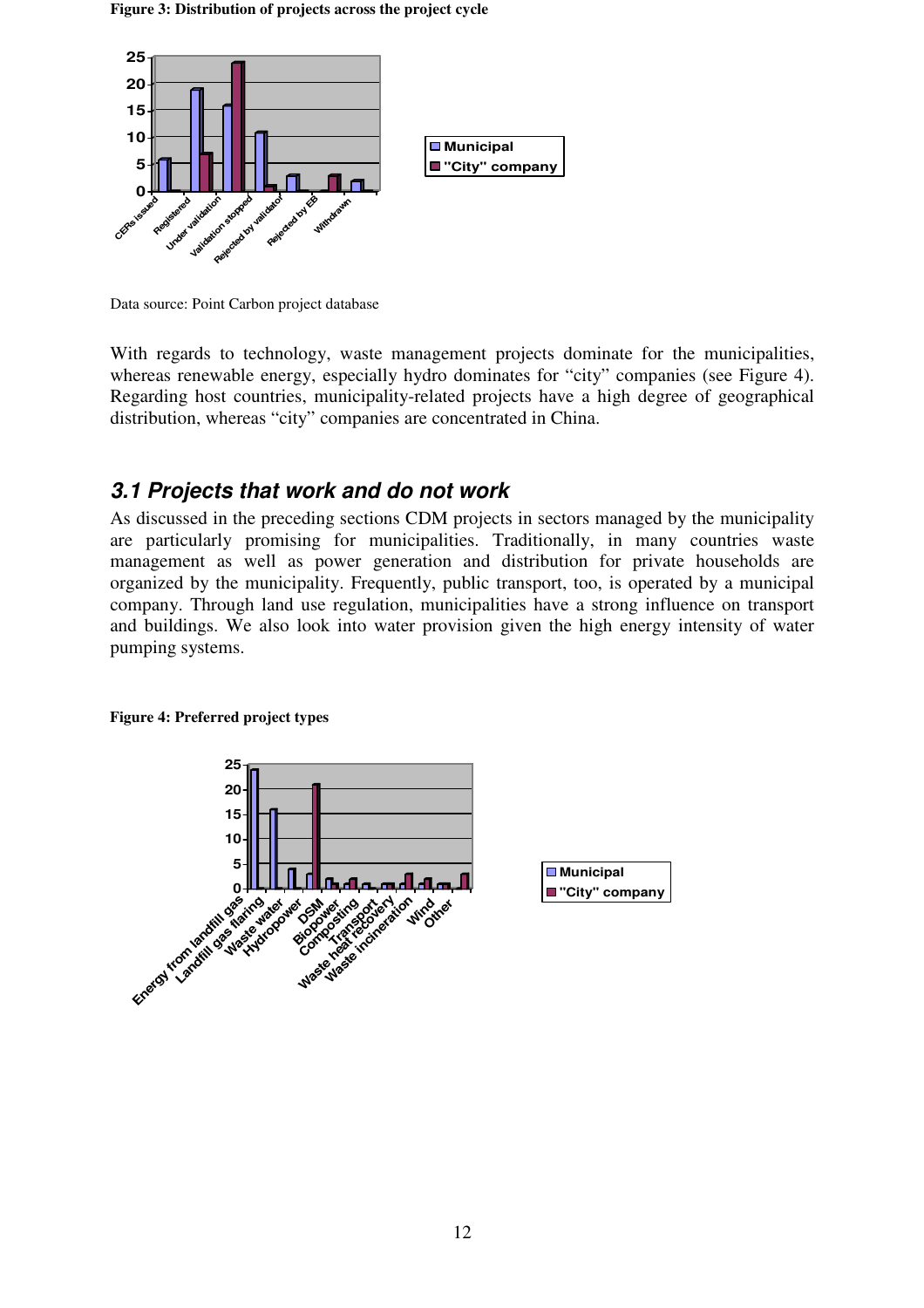**Figure 5: Host countries** 



Data source: Point Carbon project database

#### **3.1.1. Waste**

Waste-related projects dominate in municipal CDM, mainly regarding landfill gas collection. 77 MW of landfill gas power have been submitted under the CDM. Figure 6 shows the forecast CER volume from waste-related projects.

**Figure 6: Forecast CER volumes by 2012 from municipal CDM projects in the waste sector** 



Data source: Point Carbon project database

Landfill gas projects have been suffering from a low level of performance. This is mainly due to wrong estimates regarding the share of organic waste, unprofessional engineering on the landfill site regarding management of leachate and a generic tendency of the model-based estimate of methane generation to overestimate methane generation. The four municipal landfill gas-to-energy projects with issuance have reached a performance of 33 to 82% of the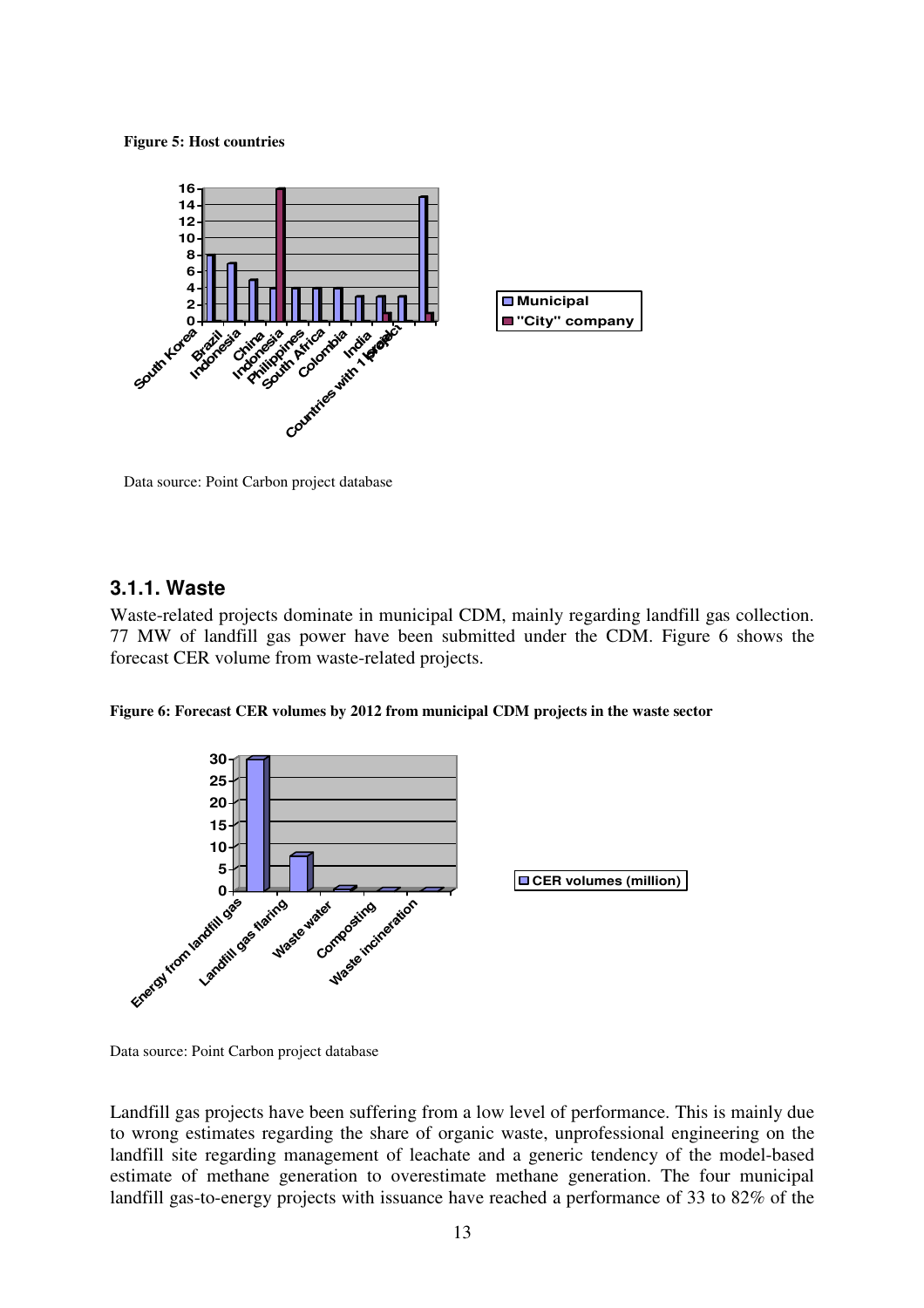forecasts made in the PDD. The two landfill flaring projects achieved just 16 and 24% of forecasts.

The city of Sao Paulo has maximized CER revenues from its two large landfill projects by auctioning 1.5 million CERs through the Sao Paulo stock exchange. This procedure prevented losses through brokerage fees and achieved a revenue of 26 million  $\epsilon$  (C40 Cities 2009). The theoretical potential for methane collection from wastewater is huge in advanced developing countries, whereas composting is attractive in low-income countries.

Generally, CDM companies have complained about the slow decisionmaking and high degree of arbitrary changes in project design and royalties to be paid to municipalities, particularly when city governments changed due to local elections. For example, landfill project developers in Indonesia had to wait for several years before they could actually start their projects.

#### **3.1.2 Municipal power**

Surprisingly, municipal power companies have not seriously ventured into the CDM. The only exceptions are Chinese "city" power companies that have invested mainly in hydropower, of which 415 MW have been submitted under the CDM. The main problem seems to be the relatively small size of municipal power plants and the lack of investment budgets for plant refurbishment.

#### **3.1.3 Transport**

Transport projects are rare under the CDM, but several bus lane transport projects have been submitted. Often, they are managed by a separate company that is not explicitly labelled as municipal company. The four projects that seem to have a municipal participation forecast 4 million CERs by the end of 2012. The first project with issuance, Transmilenio in Bogotá, achieved 43% of forecasts in its first three issuances.

#### **3.1.4 Buildings**

The first municipality who developed a CDM project for energy efficient buildings was Cape Town, with the Kuyasa project in the slum of Khayelitsha planning to retrofit 2300 houses with ceiling insulation, energy-efficient lamps and solar water heaters. The project which had been registered already in August 2005 was stalled for several years, as the CER revenue only covers 30% of project costs, and the rest of the costs remained uncovered. In 2007, just ten pilot houses had been retrofitted. Eventually, the financing gap was closed through a Department of Environmental Affairs and Tourism poverty alleviation grant. By late 2009 more than 1200 houses had been covered. The project provides 76 jobs.

While there are large-scale building energy efficiency projects in the CDM under preparation such as Masdar City in the United Arab Emirates, none of those involves a municipality. All other buildings-related projects are implemented by energy service companies or owners of large commercial buildings and do not involve local authorities.

#### **3.1.5 Water companies**

In 2005, a baseline methodology for water pumping improvement was approved by the CDM EB, to which a project addressing several Municipal Water Utilities in Karnataka was attached. Nevertheless, it took four years for the project to be submitted for validation and it has not yet been registered.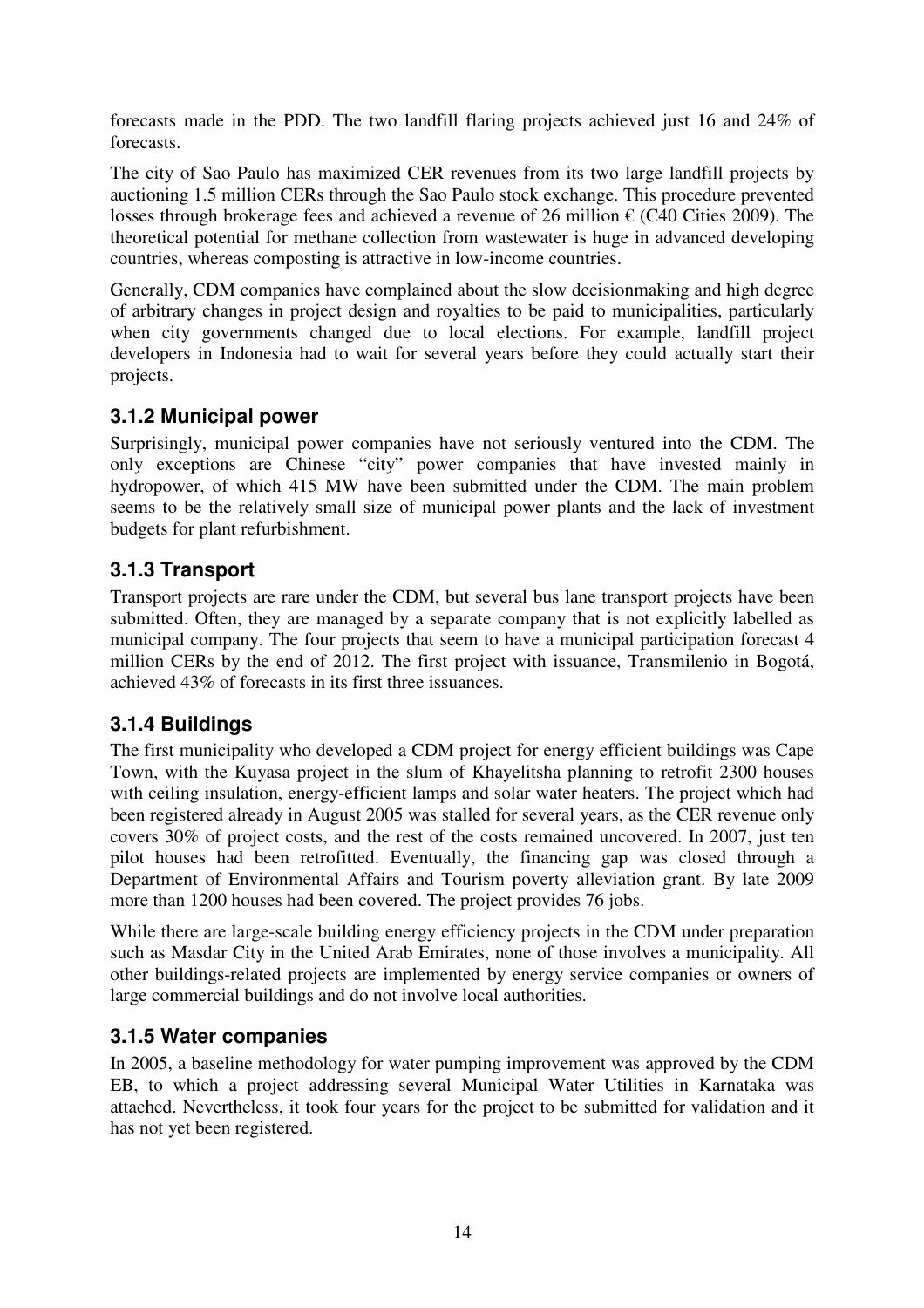### **3.2 Insights on problems with CDM methodologies and incentive structures**

Why are municipalities unable to mobilize their substantial technical CDM potential? There are two key reasons. Firstly, the competencies required to write a PDD and accompany a project through the project cycle are not available in municipal administrations. Even if they were available, such skilled staff would be very much in demand and allocated to more urgent tasks. Therefore, specialized CDM consultants always have a competitive advantage compared to a municipality and can get project assignments. Therefore, even for landfill gas projects where a municipality should have a competitive edge, only 14% of projects have a municipality as project participant.

Secondly, municipal officials serve only for short periods. Thus, the incentive from CER revenues does not really reach them, as the long CDM project cycle means that CER generation will occur only years after the officials have left office. For the official, it is much more attractive to engage in a highly visible project which is "fashionable" with the voters. This is why Bogotá's new mayor preferred the "glitzy" metro to the more mundane, but effective Transmilenio bus system.

## **4. ICLEI's CCP and the CDM**

ICLEI is an international network of local governments working on sustainability issues. With regards to climate change, ICLEI coordinates the Cities for Climate Protection Campaign (CCP), which started in 1993. This section explores the CCP and whether and how it reacted to the CDM. It concludes with lessons learnt from the ICLEI experience.

## **4.1 The Cities for Climate Protection Campaign**

The Cities for Climate Protection Campaign's mission is to be a "worldwide movement of local governments to reduce greenhouse gas emissions, improve air quality, and enhance urban sustainability" (ICLEI 2009a). By October 2009, it had more than 1100 members. CCP work takes place in three fields. These are: (1) a five milestone framework, (2) a network for exchange, and (3) international advocacy (Lindseth 2003, there Waldmann 2002).

| <b>Milestone</b> | <b>Required Activity</b>                                         | <b>CDM</b> |
|------------------|------------------------------------------------------------------|------------|
|                  | Conduct a baseline<br>emissions inventory and<br>forecast.       |            |
| $\mathfrak{D}$   | Adopt an emissions<br>reduction target for the<br>forecast year. |            |
| 3                | Develop a Local Action<br>Plan.                                  | X          |
| 4                | Implement policies and<br>measures.                              | X          |
| 5                | Monitor and verify<br>results.                                   |            |

**Table 5: CCP Milestone Plan and CDM** 

*Source: Data from ICLEI 2009a, own evaluation* 

#### **4.1.1 Milestone Plan**

By joining CCP, local governments commit to reduce greenhouse gas emissions in their cities, following the CCP milestone plan (ICLEI 2009a). Table 5Table 5 provides an overview of the milestones, and where the CDM could come in. Step one and two of the plan focus on the preparation of emission inventories and the adoption of reduction targets. In step three and four, cities develop action plans and implement those plans. In step five, cities are to monitor and evaluate their activities. The milestone plan is flexible and allows cities to defer from the plan, for example in that they implement climate action before conducting the emission inventory and deciding on emission targets (Lindseth 2003, there: ICLEI 1997b).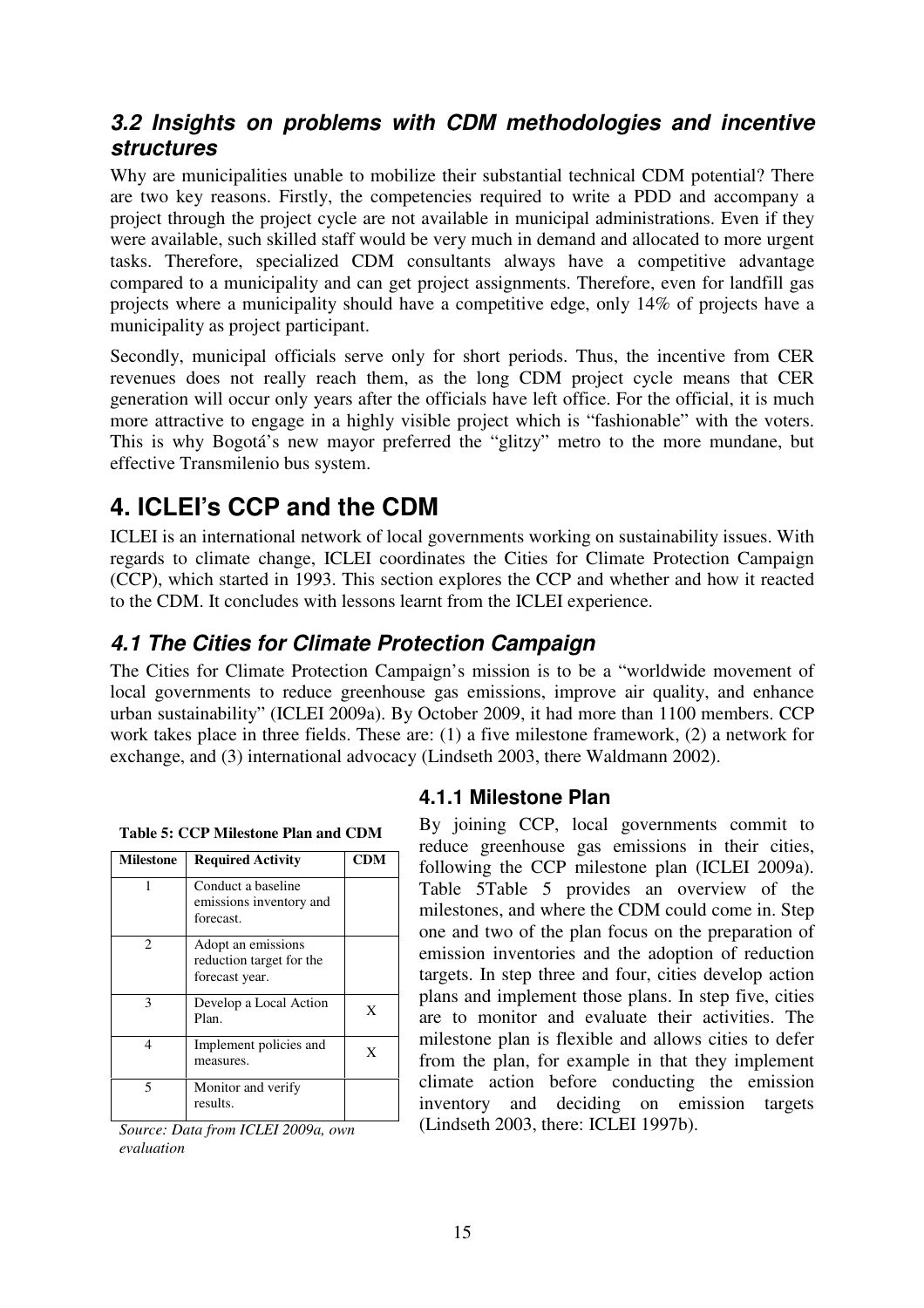As part of a city's action plan, the development of CDM projects could become part of steps and 4 of the milestone plan. Furthermore, the experience cities gather by conducting emission inventories and forecasts, and the monitoring exercise, might add to their understanding of the CDM, as baselines and verification of emission reductions play an important role in CDM project development, too. As the milestone plan includes baseline development and monitoring of a city's carbon emissions, one might ask whether a city's entire action plan and its implementation can qualify as a CDM project. This would mean that the combined measures a local government takes to reduce greenhouse gas emissions would have to be bundled into one project. A city's action plan would probably include a variety of different

technological solutions and also support programmes and regulatory activities. Such a mix is not feasible under current CDM rules, which excludes regulatory activities and leaves little room for support programmes (although programmatic CDM may ease the situation). For technological and project-based parts of a city's action plan, CDM rules require the use of one or several technology-specific methodologies for each CDM project.

#### **4.1.2 Network of Exchange**

The Cities for Climate Protection Campaign also includes a network of exchange: ICLEI assists cities throughout all stages of the milestone plan, e.g. by provision of software tools and information, training workshops or best-practice databases. As ICLEI

**Table 6: CCP Network of Exchange and CDM** 

|                                         | <b>Activities</b>                                                                                                                 | <b>CDM</b> |
|-----------------------------------------|-----------------------------------------------------------------------------------------------------------------------------------|------------|
| Technical<br>assistance                 | Inventory assistance, measures<br>identification and quantification<br>assistance                                                 |            |
| Software<br>tools                       | Designed to help with <i>i.a.</i><br>inventories, quantification of<br>emission reductions (e.g. HEAT)                            |            |
| Information<br>and policy<br>assistance | Provision of case studies, fact<br>sheets, sample resolutions,<br>model ordinance language, links<br>to key technical information | X          |
| Training<br>workshops                   |                                                                                                                                   | X          |

*Source: data from ICLEI 2009a, Lindseth 2003, own evaluation* 

participates in the international climate negotiations, it can also break down relevant information from these conferences for CCP member cities. Some of the assistance under CCP requires ICLEI membership. Since cities do not automatically join ICLEI by joining the Cities for Climate Protection Campaign, not all cities can access all the assistance offered. Table 6 provides an overview of activities offered by CCP to member cities, and whether they could be useful in supporting cities to engage in the CDM. It could be relatively easy for ICLEI to spread information on the CDM. This could include case studies of cities that have implemented CDM projects or guidelines on how to develop city-based CDM projects. They could also offer training workshops on cities and the CDM – either with their own staff or by inviting external CDM experts. As CDM project development is a complex task, technical assistance to cities may be more difficult to realize. ICLEI will only be able to offer technical assistance or software tools, if it has successfully built respective capacity and gathered experience among its staff.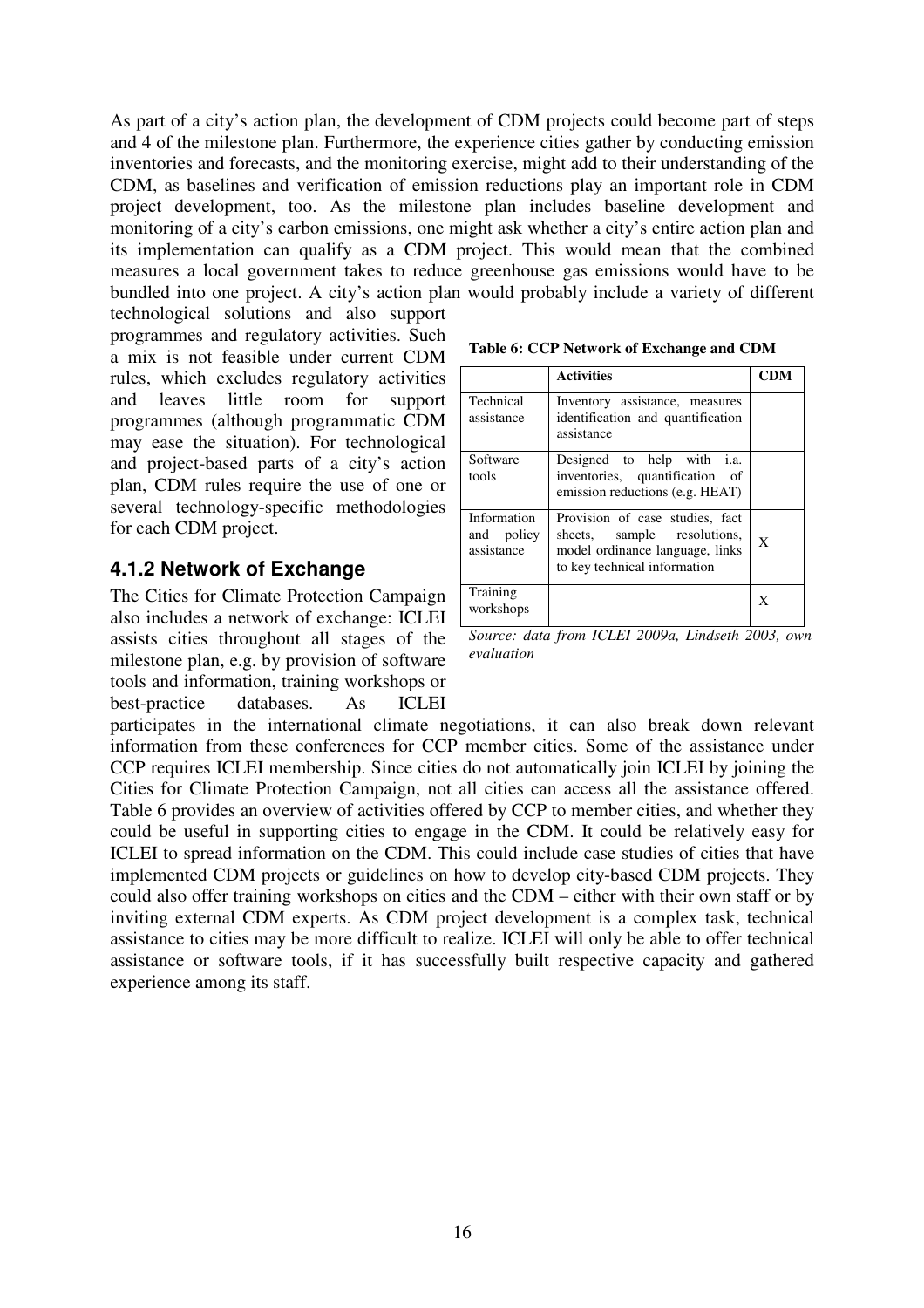### **4.1.3 International Advocacy**

Besides assisting and supporting cities in reducing their greenhouse gas emissions, the Cities for Climate Protection Campaign also works to give local climate action a voice on the international level (ICLEI 2009a). By lobbying national governments, ICLEI tries to raise awareness for local governments' potential and needs on the national and international level. To give a recent example, ICLEI led the Local Government Climate Roadmap to the UNFCCC Conference of the Parties (COP) in Copenhagen in December 2009.<sup>4</sup> Activities of the Local Government Climate Roadmap include lobbying for a COP decision on cities/local authorities and climate protection, and city-relevant input to the negotiation process on the Copenhagen agreements.

 $\overline{a}$ 

**Table 7: Local Government Climate Roadmap and the CDM** 

|                                          | <b>Activities</b>                                                                                                                                                                          | CDM |
|------------------------------------------|--------------------------------------------------------------------------------------------------------------------------------------------------------------------------------------------|-----|
| Negotiation<br>Input                     | Local Government references in<br>negotiating text, interventions at<br>UNFCCC meetings, draft text for<br>COP decision on Cities                                                          | X   |
| Local<br>mobilisation                    | Commitments<br>local<br>by<br>governments (such as World<br>Mayors & Local Governments<br>Climate Protection Agreement<br>from Bali 2007), information on<br>UNFCCC-process and discussion |     |
| National<br>and regional<br>mobilisation | Interaction with<br>national<br>governments (getting supportive<br>national framework conditions,<br>requesting national governments<br>to support strong global post-2012<br>agreement)   | X   |

*Source: ICLEI 2009b, own evaluation* 

One could imagine such kind of lobbying to include CDM reform, in order to make the CDM more city-friendly. Indeed, there seems to be some interest in this subject, as the June 2009 status report of the Local Government Roadmap includes a page on CDM and CDM reform (ICLEI 2009b, p9).

<sup>&</sup>lt;sup>4</sup> Other partners of the Local Government Climate Roadmap include: United Cities and Local Governments (UCLG), the C40 Climate Leadership Group (C40), Climate Alliance and Energie-Cités.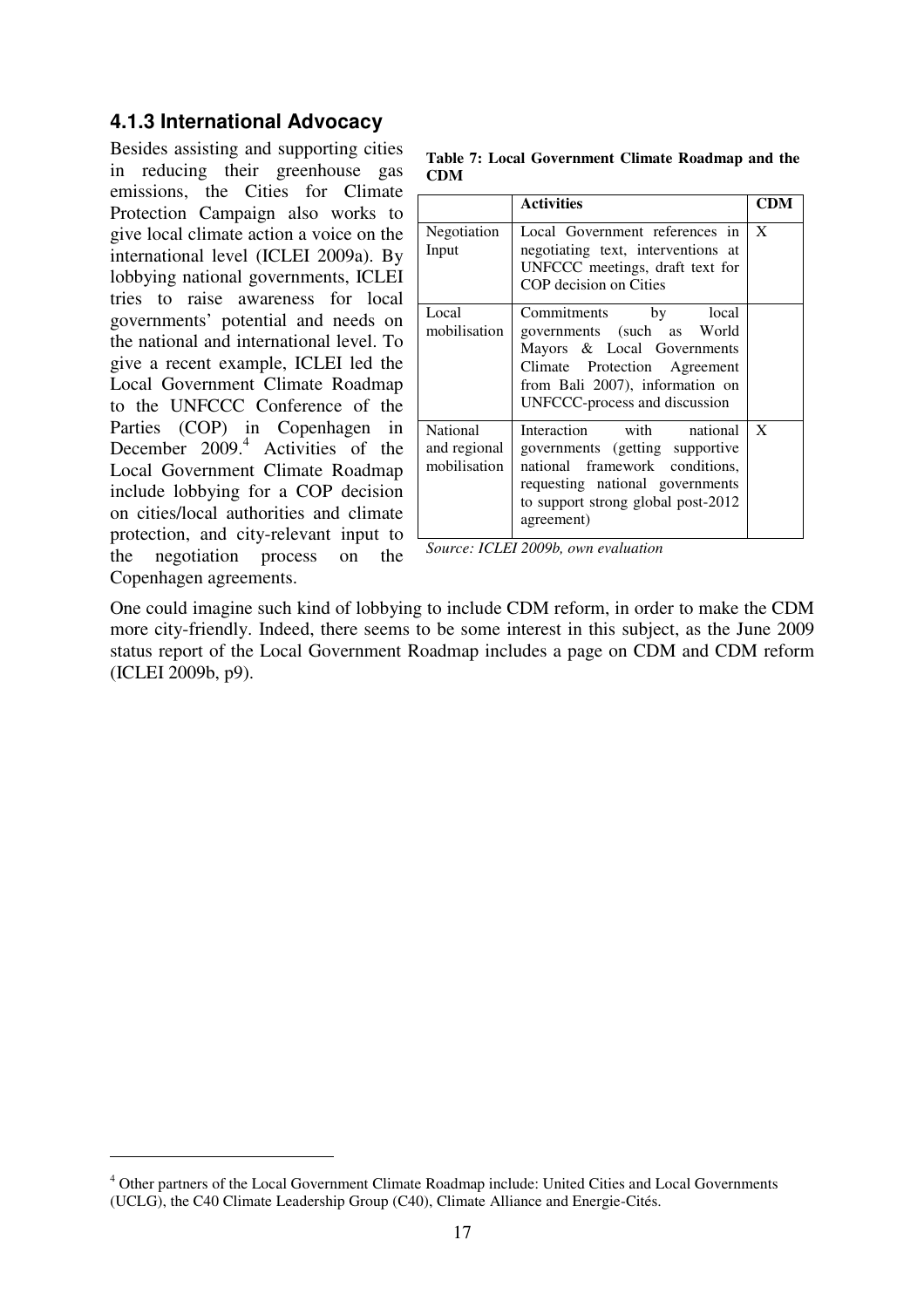#### **4.1.4 Membership structure**

The membership structure of the Cities for Climate Protection Campaign may tell us something about its potential and motivation for CDM project development. CCP has 1185 members in 33 countries (ICLEI 2009a). The overwhelming majority of member cities are located in the global North. More than three quarters of CCP members are located either in





*Source: Data from ICLEI 2009a, own graph*

*Source: Data from ICLEI 2009a, own graph* 





*Source: UNFCCC 2009a, own graph* 

the United States (569), Australia (195), or

Canada (167). This may be due to the historic background of CCP: It developed out of ICLEI's Urban CO<sub>2</sub> Reduction Project, which brought together American, Canadian and European local governments (Lindseth 2004, p326). 96 of the 1185 CCP cities are located in non-Annex I countries which are eligible for CDM project development. That means, the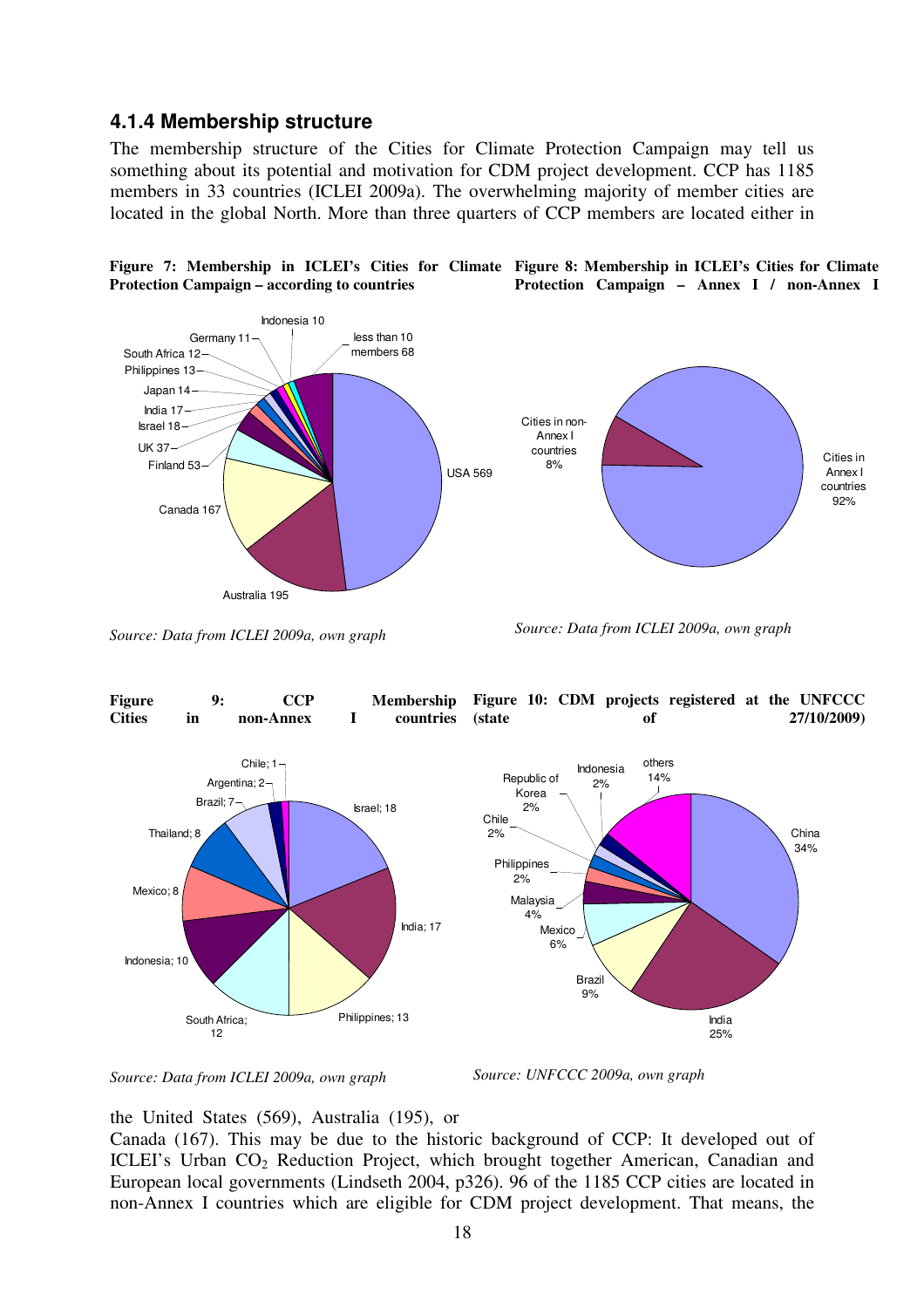CDM is an option for about 8% of CCP member cities. CCP activities in these cities are coordinated by regional ICLEI offices: ICLEI South Asia is working with member cities in India, Sri Lanka and Nepal, and ICLEI South East Asia with cities in Thailand, Indonesia and the Philipinnes. ICLEI Mexico and ICLEI LACS (Latin America and Caribbean) work with cities in Argentina, Brasil, Chile and Mexico. ICLEI Africa is working with cities in Cameroon, Ghana, Kenya, Mauritius, Namibia, Nigeria, South Africa, Tanzania, Uganda, Zambia and Zimbabwe.

A comparison of Figure 9 and Figure 10 shows that the distribution of CCP cities and CDM projects across countries is far from similar. While most CDM projects take place in China, there is no Chinese city in ICLEI's CCP. Nevertheless, Chinese local governments are quite active in CDM project development. India is prominent both regarding CCP member cities and CDM projects. Indonesia, the Philippines, South Africa and Thailand have a significantly larger share of CCP cities than of CDM projects. It might be interesting to explore, whether these countries can improve their share in CDM projects by CCP activities on the CDM.

### **4.1.5 CCP interest in the CDM**

ICLEI's interest in the CDM seems to be an economic one. Nancy Skinner, founder and leader of the Cities for Climate Protection Campaign until 2004, explained in a fact sheet for CCP members that the "sale of emission reduction credits [...] can provide capital to cover the costs of municipal projects" (Skinner n.d., p1). Bob Price, Skinner's successor as leader of CCP, also refers to the cost argument. Upon ratification of the Kyoto Protocol, he told Indian CCP member cities that "the ratification of the Protocol means that the carbon reduction projects that you have been developing for many years will soon have real value as the international carbon trading market becomes a legal and practical reality and the Clean Development Mechanism (CDM) begins full operations" (Price 2004, p2). For ICLEI South Asia, Chaturvedula states that the "CDM is one of the financial mechanisms which renders municipal energy efficiency & renewable energy projects more financial viable and attractive" and that "ICLEI SA is helping cities in accessing these carbon funds" (Chaturvedula 2009).

Yunus Arikan, head of ICLEI's Bonn office, states that local governments need "access to both technology and finance" and sees the CDM as one instrument to deliver on these two issues (Arikan 2009, p7). Kishigami, who run a research project for ICLEI Japan on local governments and the CDM, highlights the role of technology transfer, too, and adds the importance of local needs in developing country cities (Kishigami 2009a, p15ff).

## **4.2 CDM related activities by ICLEI**

The following gives an overview of CDM related activities that have taken place in the ICLEI network. This includes activities that already have qualified as CDM projects, or shall do so at a later stage, and with ICLEI as a project partner. It also includes supporting activities, e.g. support for cities in baseline analysis, in the development of Project Idea Notes (PINs) and Project Design Documents (PDDs), or in identifying project partners (Chaturvedula 2009). The findings are based on an internet research and complemented by information from ICLEI's own CDM experts.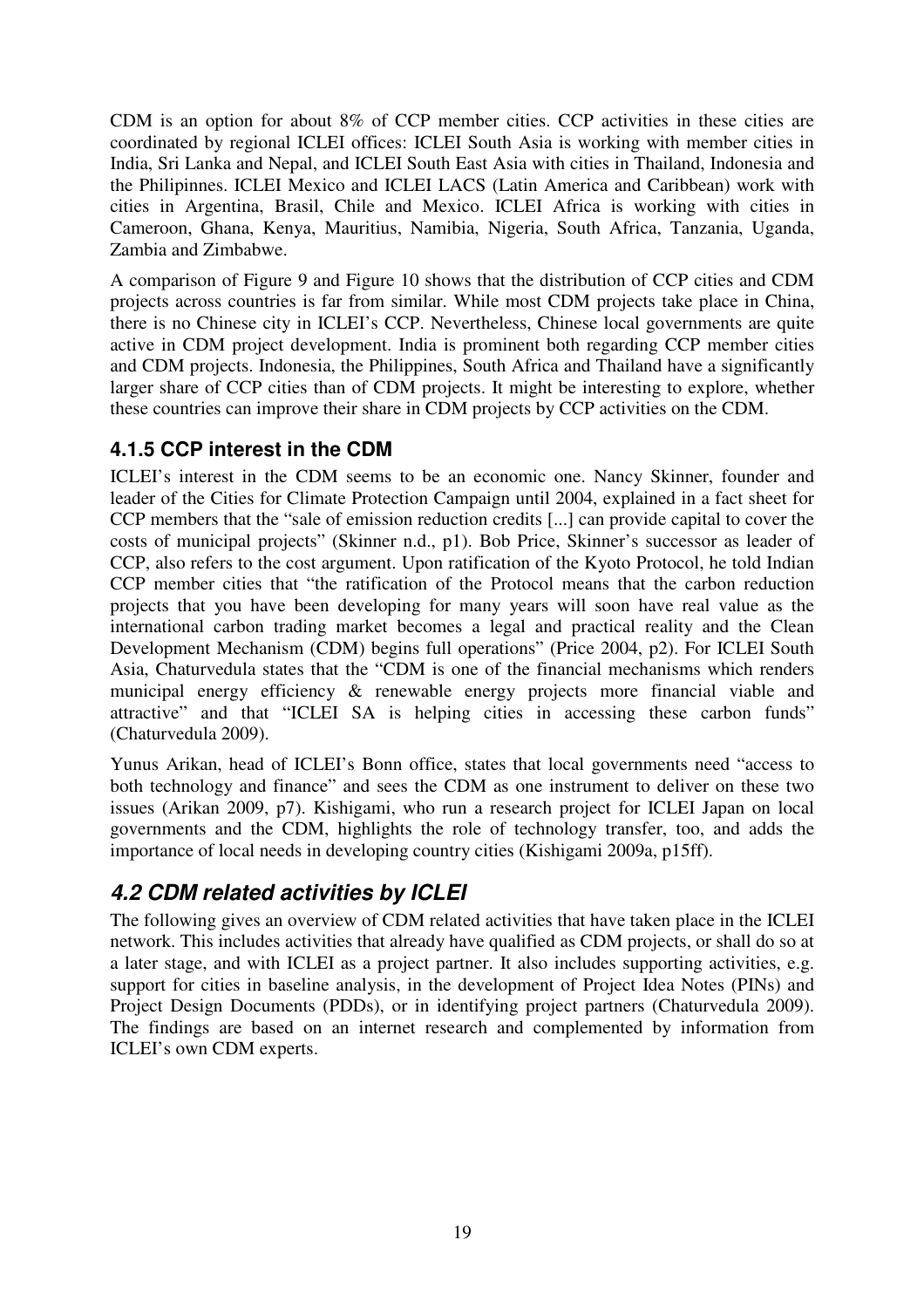### **4.2.1 CDM projects under CCP**

There are several CDM projects or CDM project ideas, for which ICLEI's CCP can be considered to have 'intellectual ownership'.<sup>5</sup> Table 8 gives an overview of CCP's CDM projects.

In a joint effort between ICLEI Japan and ICLEI South East Asia, two CDM projects in Indonesia are developed (Kishigami 2007, 2009). They are pilot projects, resulting from a research project by ICLEI Japan on cities and the CDM, which will be described further below under 4.2.2. The two projects are organized in a city-twinning between the cities of Surabaya (Indonesia) and Kitakyushu (Japan) and between Bogor (Indonesia) and Kyoto (Japan). The Japanese partner cities are expected to support the projects by capacity-building in the areas of waste management and composting methods, and by technical advice on the feasibility of used cooking oil for municipal trucks. As of October 2009, the projects had not been not submitted for public comments at the UNFCCC (UNFCCC 2009b).

Another CDM project is being developed in 14 municipalities in Madya Pradesh, India, including CCP member city Gwalior (Chaturvedula 2009). The project is to improve energy efficiency in the street lighting system, e.g. by replacement of old with new and more efficient bulbs and programmable light adjustment. In a 2007 project description, the project was

| <b>Project name</b>                                                                                                    | Project type                                                                             | <b>Country</b> | Annual<br><b>CERs</b><br>(if known) | <b>Status</b><br><b>UNFCCC</b>            | <b>Role of ICLEI</b>                                                                                        |
|------------------------------------------------------------------------------------------------------------------------|------------------------------------------------------------------------------------------|----------------|-------------------------------------|-------------------------------------------|-------------------------------------------------------------------------------------------------------------|
| Surabaya                                                                                                               | Waste management<br>(composting)                                                         | Indonesia      |                                     | Not applied                               | Twinning with<br><b>ICLEI</b><br>Japan                                                                      |
| <b>Bogor</b>                                                                                                           | Used cooking oil for<br>municipal<br>garbage<br>trucks                                   | Indonesia      |                                     | Not applied                               | city<br>Kitakyushu,<br>project<br>developed from<br><b>ICLEI</b><br>Japan<br>Cities&CDM<br>research project |
| Street lighting energy<br><b>CDM</b><br>efficiency<br>of<br>14<br>project<br>Municipal Corporation<br>of Madya Pradesh | efficiency<br>Energy<br>improvements                                                     | India          | 18,954t                             | Submitted for<br>host country<br>approval | Developed by<br><b>ICLEI</b><br>South<br>Asia, Gwalior<br>CCP member                                        |
| Raipur,<br>Cochin,<br>Shimla, Varanasi                                                                                 | GTZ explores CDM<br>potential<br><sub>in</sub><br>municipal<br>solid<br>waste management | India          |                                     | Not applied                               | <b>ICLEI</b><br>assists<br>GTZ<br>the<br>in<br>evaluation,<br>Shimla is CCP<br>member                       |

**Table 8: CDM projects by CCP** 

 $\overline{a}$ 

*Sources: Chaturvedula 2009, ICLEI 2009b, ICLEI South Asia 2009a, ICLEI South Asia 2009b, Kishigami 2007, Kishigami 2009a, Sharma 2007, UNFCCC 2009,* 

supposed to lead to annual  $CO<sub>2</sub>$  emission reductions of 18,954t (Sharma 2007). According to Chaturvedula, a technical expert at ICLEI South Asia, the project is the first CDM project in India for bundled street lighting energy efficiency. It has been submitted for host country approval, and thus entered the road that may lead to UNFCCC registration (Chaturvedula

 $<sup>5</sup>$  This does not include CDM projects that are taking place in CCP cities, in which CCP is however not involved.</sup>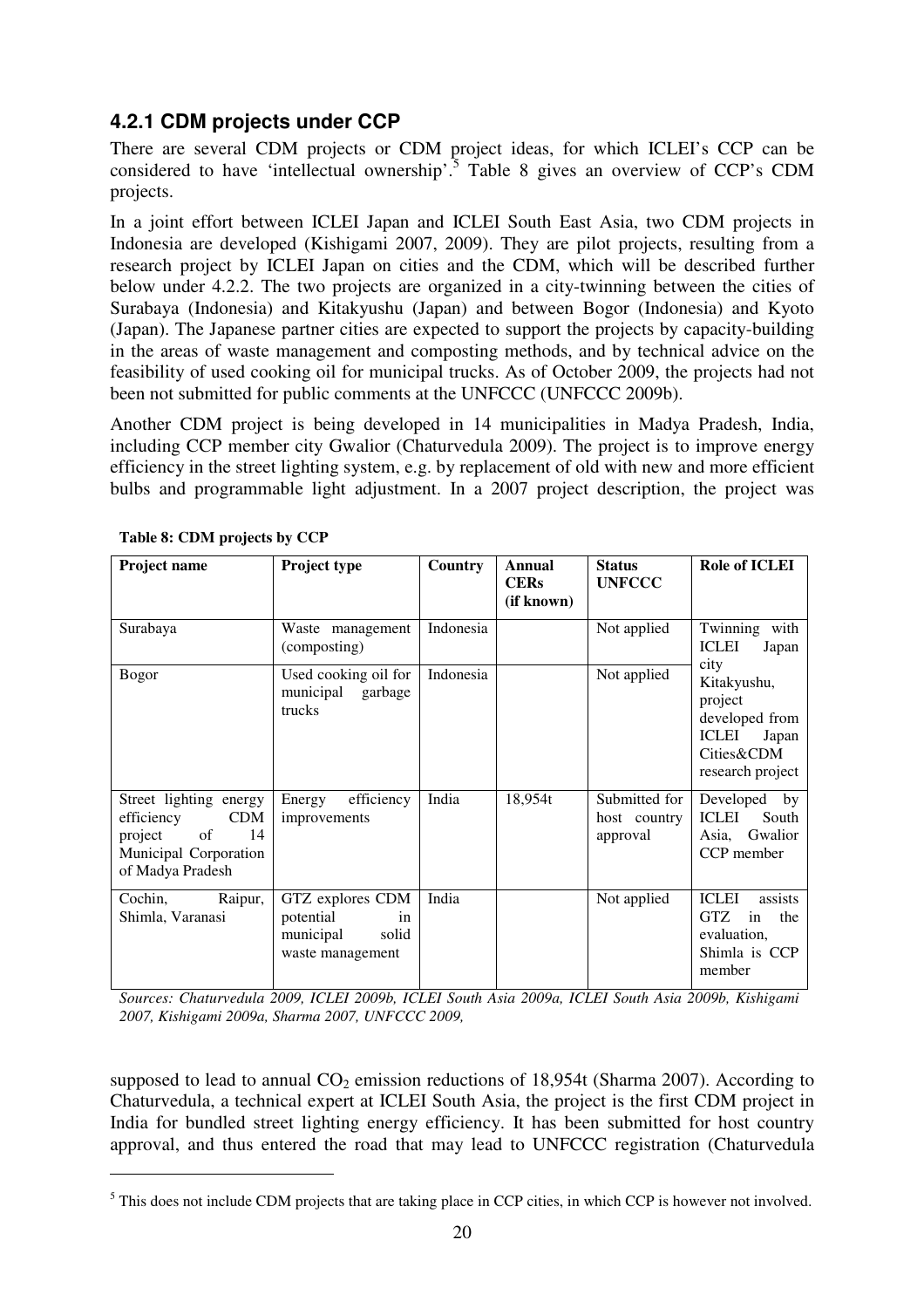2009). According to information from the ICLEI South Asia website, and a 2007 project description, the project does also include efficiency in water pumping (ICLEI South Asia 2009b, Sharma 2007).

Another CCP project activity related to the CDM is taking place in the cities of Cochin, Raipur, Shimla and Varanasi in India (ICLEI South Asia 2009a). Though only Shimla is actually a CCP member, CCP assists GTZ in exploring CDM potential in municipal solid waste management in all four cities. So far, ICLEI South Asia has conducted preliminary baseline analysis and estimations for CDM projects in the four cities (Chaturvedula 2009). Accordingly, no CDM projects in waste management in the four cities have been submitted to the UNFCCC yet (UNFCCC 2009b). The cooperation project with GTZ is announced on the CCP South Asia website.

Four CDM project activities have been identified above. None of the projects has passed the whole way down from project development through to UNFCCC registration. However, at least one project has started the process towards UNFCCC registration. Two aspects regarding CCP's CDM project activities may deserve attention.

- Firstly, two projects take place in a twinning relationship between cities in Japan and Indonesia. This includes local governments in developing countries as hosts for the CDM project, and local governments in industrialized countries as trainers or consultants – not for CDM specific expertise, but for technological questions of composting or use of alternative fuels. It will be interesting to see, if these projects are able to overcome a lack of interest and capacity, that an earlier study on CDM in citypartnerships identified, though for German cities (Sippel 2007, p9f.).
- Secondly, in at least two of the four projects, CCP does not only serve as a direct link to a specific CCP city, but also as an expert for municipal project potentials in general. For example, only one out of four participating cities in the cooperation project with GTZ on landfillgas CDM is a CCP member. In the street lighting energy efficiency project again, only one of the fourteen cities involved is a CCP member. The involvement of ICLEI may be motivated by the desire to include ICLEI's expertise regarding municipalities and municipal approaches to climate protection in general. One may conclude, that ICLEI has the potential to be or become an expert for municipal CDM – apart from the involvement of cities which actually participate in the ICLEI network.

There are also CCP cities in which CDM projects are up and running. However, these projects are not highlighted by the CCP. Examples are:

- landfill gas projects in Buenos Aires, Argentina, Sao Paulo, Brazil, Ciudad Juarez, Mexico, Guntur, India, Denpasar, Indonesia,
- the low-cost urban housing project in Kuyasa, Cape Town, South Africa, discussed above
- a sewage treatment project in Makati, Philippines (all: UNFCCC 2009b).

As these projects are not included under CCP reporting, it may be concluded that they take place without CCP involvement.

#### **4.2.2 Support for cities and lobbying**

Besides concrete project activities, ICLEI has also raised awareness and built capacity for the CDM, both among ICLEI staff and among member cities. Furthermore, it has facilitated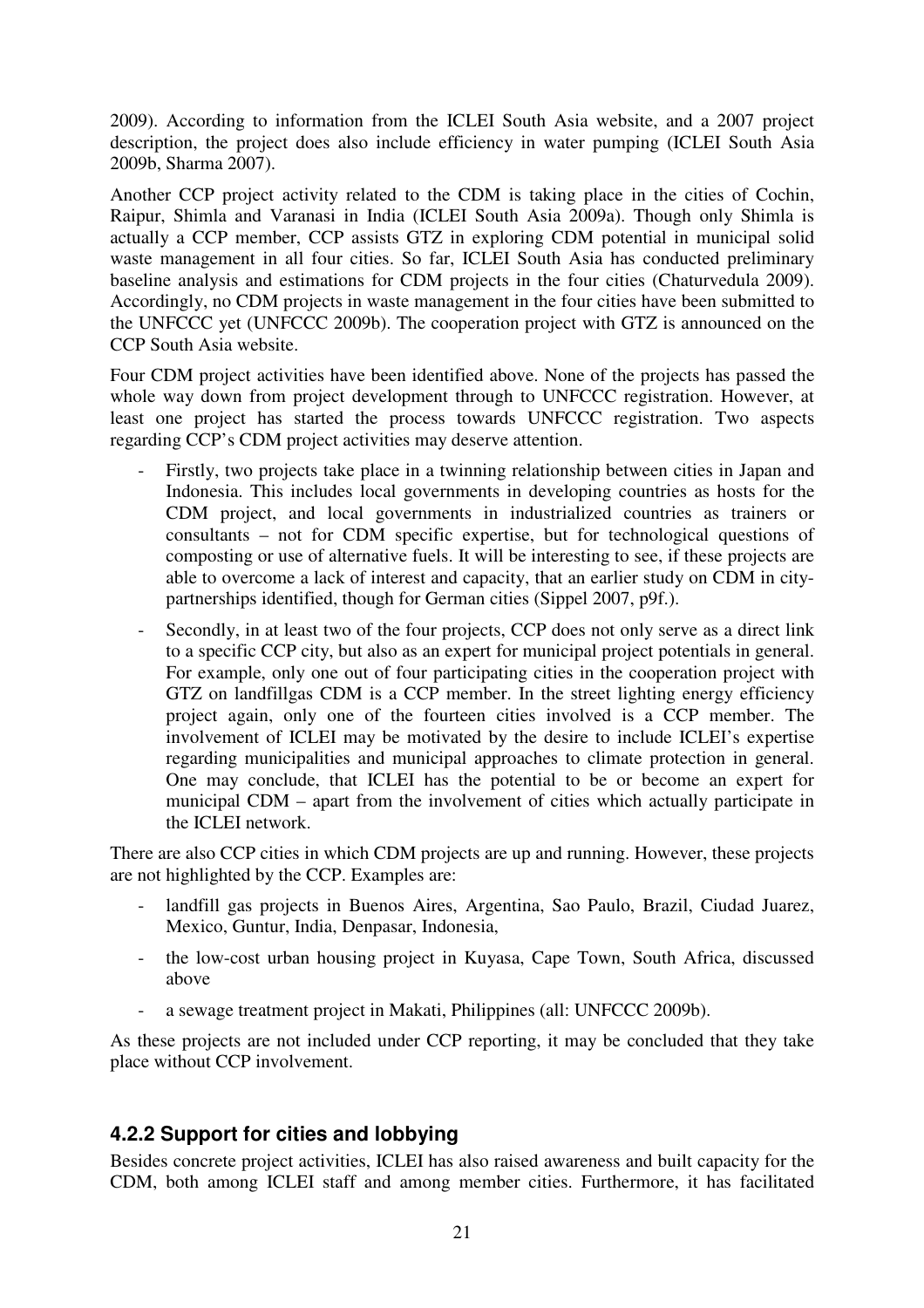contacts between municipalities and other CDM project participants, and engaged in lobbying activities regarding the CDM. Exemplary initiatives are presented in the following.

According to Skinner (n.d.), an early activity was the facilitation of "meetings between city officials and the carbon finance community to discuss collaboration on a variety of emission reduction projects." ICLEI South Asia provides support to Indian local governments during the development of CDM projects. On the one hand, this includes technical support, like help with conducting baseline analysis, and developing Project Design Documents. On the other hand, this includes facilitation in finding project partners, e.g. by helping cities to "identify potential buyers of CERs through various networks" and "engaging technology suppliers, investors, utilitiy companies and buyers on a common platform" (Chaturvedula 2009).

In 2004, ICLEI Latin America laid emphasis on local governments and the CDM during COP10 in Buenos Aires. Before COP10, CCP leader Bob Price announced lobbying activities to strengthen the "role of local governments as preferred implementer of CDM projects." He continues: "[...] we will urge our national delegations to give credit to local government for policies that they implement and that stimulate market transformation and emission reductions, and to not award carbon offsets solely to the owners of new technology." (Price 2004). ICLEI Latin America then hosted an international seminar as a side-event at COP10, called 'CDM opportunities for Local Governments' (ICLEI 2005, p14). The seminar elaborated both on the international negotiation status and perspectives of the CDM, and on existing projects by local governments in Latin America. This activity included the publication of ICLEI's guide 'Climate Change and Clean Development: Opportunities for Local Governments'. While focusing on clean development as a co-benefit of climate protection policies in general, the guide also provides information on "how city administrations may also get funding for climate protection through the CDM" (ICLEI 2005, p4). Advocating for local governments, Laura Valente de Macedo held a statement regarding the 'Annual Report of the Executive Board of the CDM 2003-2004' in the COP10 plenary (ICLEI 2005, p28).

In 2007 again, at COP13 in Bali, the ICLEI Japan office organized a parallel event 'CDM for Local Governments Session' as part of the 'Local Government Climate Sessions'. The session

provided some case studies of municipal CDM activities and focused on local officials' experiences and expectations regarding CDM project development (ICLEI 2007).

From 2006 to 2008, ICLEI Japan did a 'CDM for local governments' research project, which was supported by the Ministry of the Environment, Japan (Kishigami 2007, p2). A first objective of the project was to examine opportunities and barriers of CDM from the local governments' point of view. A second objective was to analyse the feasibility of CDM project linking between local governments. The project may have produced interesting results. However, they could not be fully included in this study, as up to now, the detailed project results are available in Japanese, only (Kishigami **Figure 11: Bilateral cooperation framework under ICLEI Japan's 'CDM for local government' project** 



*Source: Kishigami 2007, p8*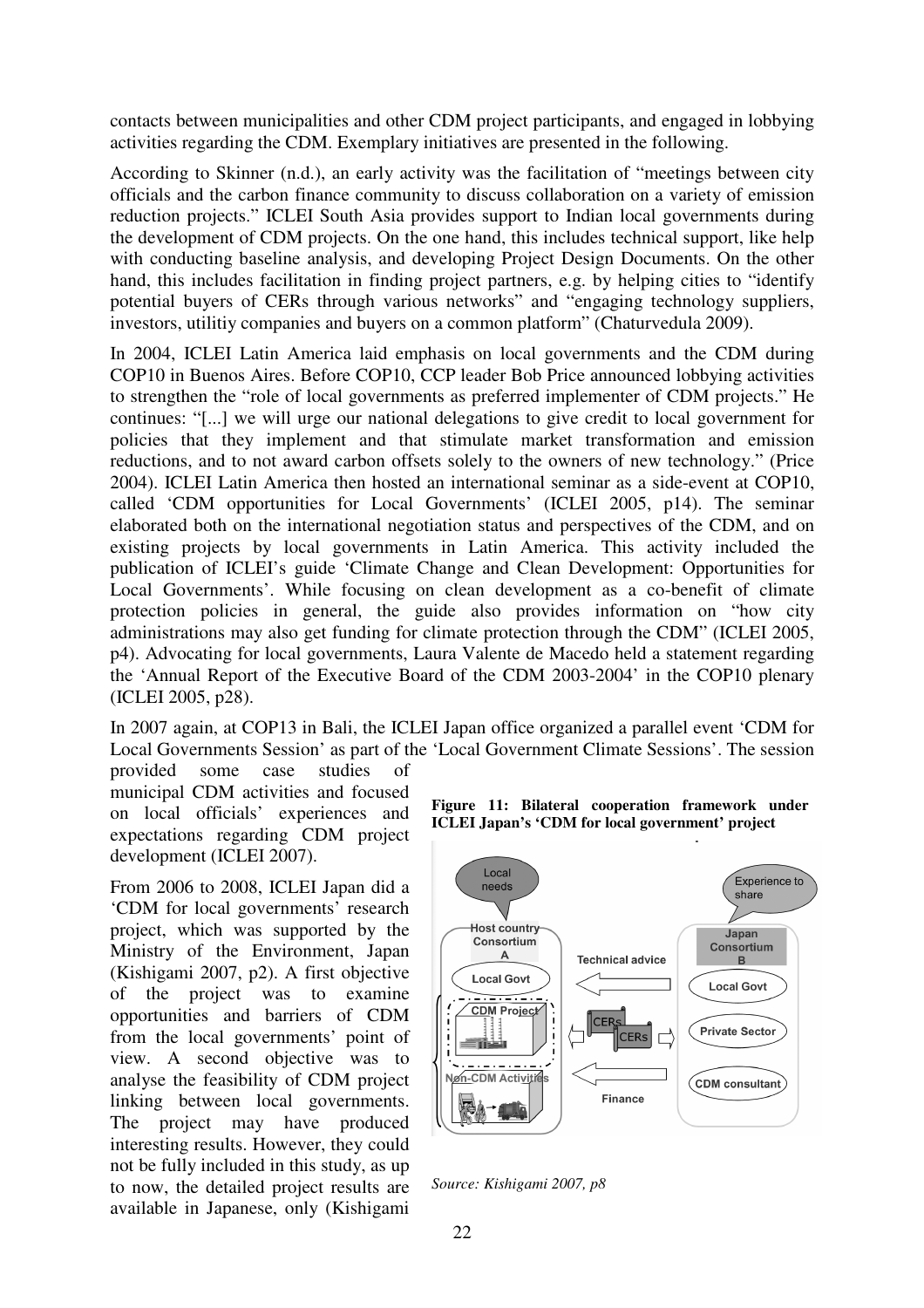2009b). The CDM-twinning activities between Japanese cities Kitakyushu and Kyoto and Indonesian cities Surabaya and Bogor are a pilot following this research project. For the research project, ICLEI partnered with CDM expert organizations and local governments in Japan and South-East Asia. Figure 11 further illustrates the concept of local government CDM projects under a twinning relationship. CDM experts were involved to provide advice on how to meet CDM rules, develop the PDD, and coordinate with private investors and the national government. The role of local governments in Japan was to transfer know-how and experience, to provide trainings for local environmental management, and to involve local business, citizen's groups and institutions. They were also responsible for the carbon offset. (Kishigami 2007, p7). Interestingly, the CDM project would only be part of the overall project activities in the twinning relationship. This may be due to the fact that twinning relationships may be at least partly motivated by a desire to support the poorer partners social development, and that CDM projects seldom provide a significant contribution to social issues and sustainable development (e.g. Sutter, Parreno 2007).

Another advocacy activity is part of the Local Government Climate Roadmap towards Copenhagen 2009. The June 2009 status report of this initiative dedicates one of twelve pages to the CDM. Key positions include:

- "[...] local governments must have a clear understanding of the financing mechanisms as they develop, and should be given direct access to these." and
- "Local governments should be pushing hard for a 'bridging agreement' for post-2012 CDM projects, or investment will be increasingly pushed towards projects which provide short-term returns at the expense of projects which provide sustainable reductions in the long term." (ICLEI 2009b)

Interestingly, this position paper does not include a demand for a reform of CDM rules so that they better allow for municipal projects, e.g. in the transport or building sector.

## **4.3 Lessons to learn from the ICLEI experience**

Both ICLEI South Asia and ICLEI Japan have reported from their experience with local governments and the CDM (Chaturvedula 2009, Kishigami 2007). They also offer some ideas on how barriers they have identified could be overcome.

ICLEI's experience with local governments and CDM in South Asia is that cities are very interested in the CDM due to its dual benefit. Cities can develop environmentally sustainable projects with financial benefits from the sale of CERs. ICLEI South Asia identified three key barriers to local governments and the CDM: Firstly, the long drawn and complex process of developing and registering CDM projects is a deterrent. Secondly, local bodies have been found to often lack sufficient understanding and technical expertise to develop CDM projects. Thirdly, the quality of baseline data management and documentation may be insufficient for CDM validation purposes (Chaturvedula 2009).

ICLEI South Asia's ideas on how to overcome barriers are to conduct awareness-raising programmes and capacity-building activities for relevant stakeholders in local governments. In order to ease the access of local governments to carbon funds, they also demand that the UNFCCC registration process be made "less cumbersome". Furthermore, they envisage the creation of carbon fund programmes by bilateral or multilateral agencies targeted at local governments (Chaturvedula 2009).

Challenges identified in ICLEI Japan's research project on CDM and local governments include the general uncertainty of the CDM after 2012, and the accessibility of the CDM for small local projects. They find more challenges, which are probably specific to the twinning of local governments for the purpose of CDM development: A common interest and local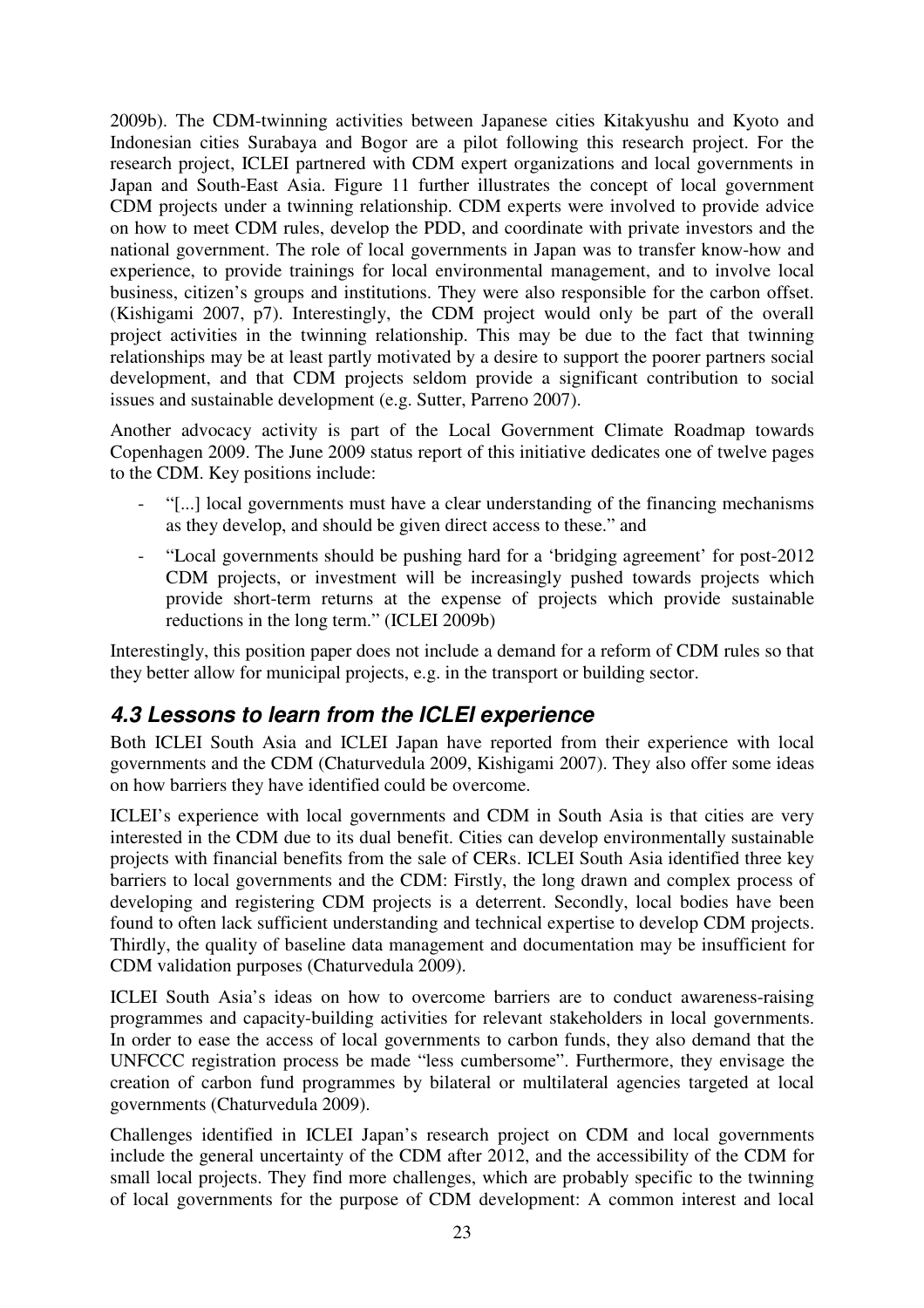needs in both partner cities have to be identified, and good governance and cooperation among stakeholders are basic to CDM project development in a twinning relationship. In attempt to ease the access of small projects to carbon funding, Kishigami, ICLEI Japan, asks "Is there a way to make CER more valuable?". Like Chaturvendula, she sees a need to seek cooperation with ODA flows and international financial agencies (Kishigami 2007, p9).

## **5. Discussion**

We face a dilemma: On the one hand, cities in developing countries offer a substantial potential for greenhouse gas emissions reductions. On the other hand, municipalities only rarely engage directly in development of CDM projects, while private consultancies are able to get CDM projects in cities off the ground, often against the opposition of the municipal administration. Even the international environmental initiative ICLEI so far is struggling to mobilize its participating cities to engage in the CDM. And some of its members seem to have engaged in the CDM – however mostly without ICLEI being aware of it.

But the situation is not entirely bleak. In South Korea, CDM consultancy Ecoeye has teamed up with seven municipalities to develop CDM projects. This could be a model for the future. ICLEI could set up a CDM service centre for member municipalities. Table 9 below summarizes the barriers and ways to overcome them.

| <b>Type</b><br><b>Barrier</b> | of Barrier                                   | <b>Explanation</b>                                                                                       | <b>Possibilities to overcome barriers</b>                                                                                          |
|-------------------------------|----------------------------------------------|----------------------------------------------------------------------------------------------------------|------------------------------------------------------------------------------------------------------------------------------------|
| Economic                      | Upfront costs of CDM<br>projects             |                                                                                                          | Multilateral financing facility for<br>municipalities, with payback in<br>CERs after first issuance                                |
| Informational                 | Limited capacity of<br>local bodies          |                                                                                                          | <b>CDM</b><br>Partnerships between<br>consultants and city governments,<br><b>ICLEI CDM</b> cell                                   |
| Institutional                 | Uncertainty<br>about<br>CDM future post 2012 |                                                                                                          | A good Copenhagen agreement!                                                                                                       |
| Institutional                 |                                              | Limited feasibility of Lack of programmatic Top-down<br>methodologies<br>for<br>transport/buildings/etc. | of<br>development<br>important project types approach, few approved methodologies for urban sectors                                |
| Institutional                 | procedure                                    | Complexity of CDM Leads to high transaction Partnerships<br>costs, requires expertise                    | <b>CDM</b><br>between<br>consultants and city governments,<br><b>ICLEI CDM</b> cell                                                |
| Institutional                 |                                              | of political process<br>project cycles                                                                   | Length of project cycle   Incompability between nature   CDM EB to use part of its surplus to<br>and de-bottleneck the CDM process |
| Political/<br>cultural        | Lack of ownership                            | CDM<br>seen<br>as<br>industrialized countries                                                            | strange Show in simple but drastic way how<br>instrument parachuted from CDM can improve the daily life of<br>citizens.            |

**Table 9: What hinders local governments to engage in the CDM?** 

*Source: Arikan 2009, Chaturvendula 2009, Kishigami 2009, Monroy 2009, Ritter 2009, Santos-Borja 2007, UNEP 2008; last column: authors* 

While the CDM can certainly not be bent backwards to make it "city-friendly", there is substantial scope for improvement. A key way forward would be an increased focus on the benefits other than CER revenues that can be harnessed by CDM projects. Enhancing visibility for the local politician and thus his chances to be re-elected can make a CDM project an asset instead of a liability which draws valuable resources in terms of manpower and only brings benefits to the politician's successor.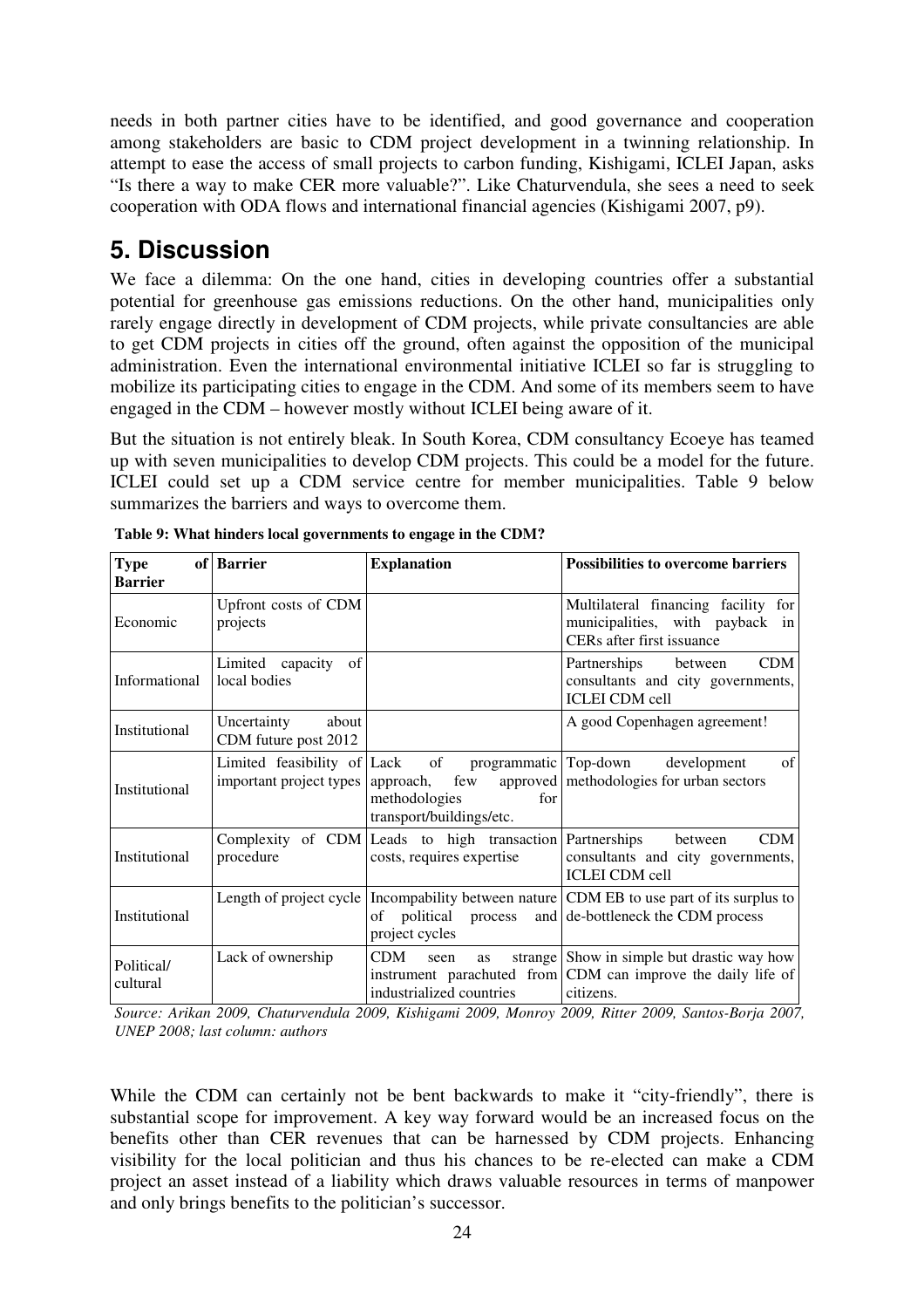However, it is clear that municipalities will only to a limited extent care for profit and thus always be overtaken by private companies solely motivated by profit. But the latter leave aside the more costly and difficult to mobilize "higher-hanging fruit". Therefore, the challenge will be how to combine private thirst for profit with the policymaker's aim to show to his electorate how he improves their lives. If these two motives can work in tandem, the future for CDM in cities will be bright.

## **References**

- Angel, Shlomo, Sheppard, Stephen C., Civco, Daniel L., with Buckley, Robert, Chabaeva, Anna, Gitlin, Lucy, Kraley, Alison, Parent, Jason, Perlin, Micah, 2005. The Dynamics of Global Urban Expansion. Transport and Urban Development Department, The World Bank, Washington D.C., USA
- Arikan, Yunus, 2009. ICLEI Experience on climate change and ideas on access of local governments to carbon finance. Presentation at Carbon Expo, 28 May 2009
- Boyd, E., N. Hultman, J. Timmons Roberts, E. Corbera, J. Cole, A. Bozmoski, J. Ebeling, R. Tippman, P. Mann, K. Brown, and D. Liverman, 2010. Reforming the CDM for sustainable development: lessons learned and policy futures. In: Environmental Science and Policy, forthcoming
- C40 Cities, 2009. Sao Paulo, Brazil. Sao Joao and Bandeirantes Landfills, download at http://www.c40cities.org/docs/casestudies/waste/sao-paulo-landfill.pdf, accessed November 23, 2009
- Chaturvedula, Soumya, ICLEI South Asia, 2009. Personal communication (email 13 November 2009)
- Cheng, C., Pouffary, S., Svenningsen, N., Callaway, M., 2008. The Kyoto Protocol, The Clean Development Mechanism and the Building and Construction Sector – A Report for the UNEP Sustainable Buildings and Construction Initiative, United Nations Environment Programme, Paris, France
- Dhakal, Shobhakar, 2009. Urban energy use and carbon emissions from cities in China and policy implications. In: Energy Policy, forthcoming
- Dhakal, Shobhakar, 2004. Urban Energy Use and Greenhouse Gas Emissions in Asian Mega-Cities. Policies for a Sustainable Future. By Urban Environmental Management Project, Institute for Global Environmental Strategies (IGES), Kangawa, Japan
- Guiza, David, 2009. Metro de Bogotá: is this really what the city needs right now?, http://www.bluehaired.com/2009/09/metro-de-bogota-is-this-really-what-the-cityneeds-right-now/, accessed November 23, 2009
- ICLEI, 2009a. Cities for Climate Protection (plus subsites). http://www.iclei.org/index.php?id=800, accessed: October 22, 2009.
- ICLEI, 2009b. Local Government Climate Roadmap: Status Report. June 2009
- ICLEI, 2007. CDM for Local Government Session. (draft as of 26 November 2007)
- ICLEI South Asia, 2009a. ICLEI South Asia assisting GTZ in evaluating CDM Potential. Assessed: 04/09/2009, http://www.iclei.org/index.php?id=10015
- ICLEI South Asia, 2009b. Energy Efficiency-CDM Project in 14 cities of Madhy Pradesh. Assessed: 04/09/2009, http://www.iclei.org/index.php?id=6920.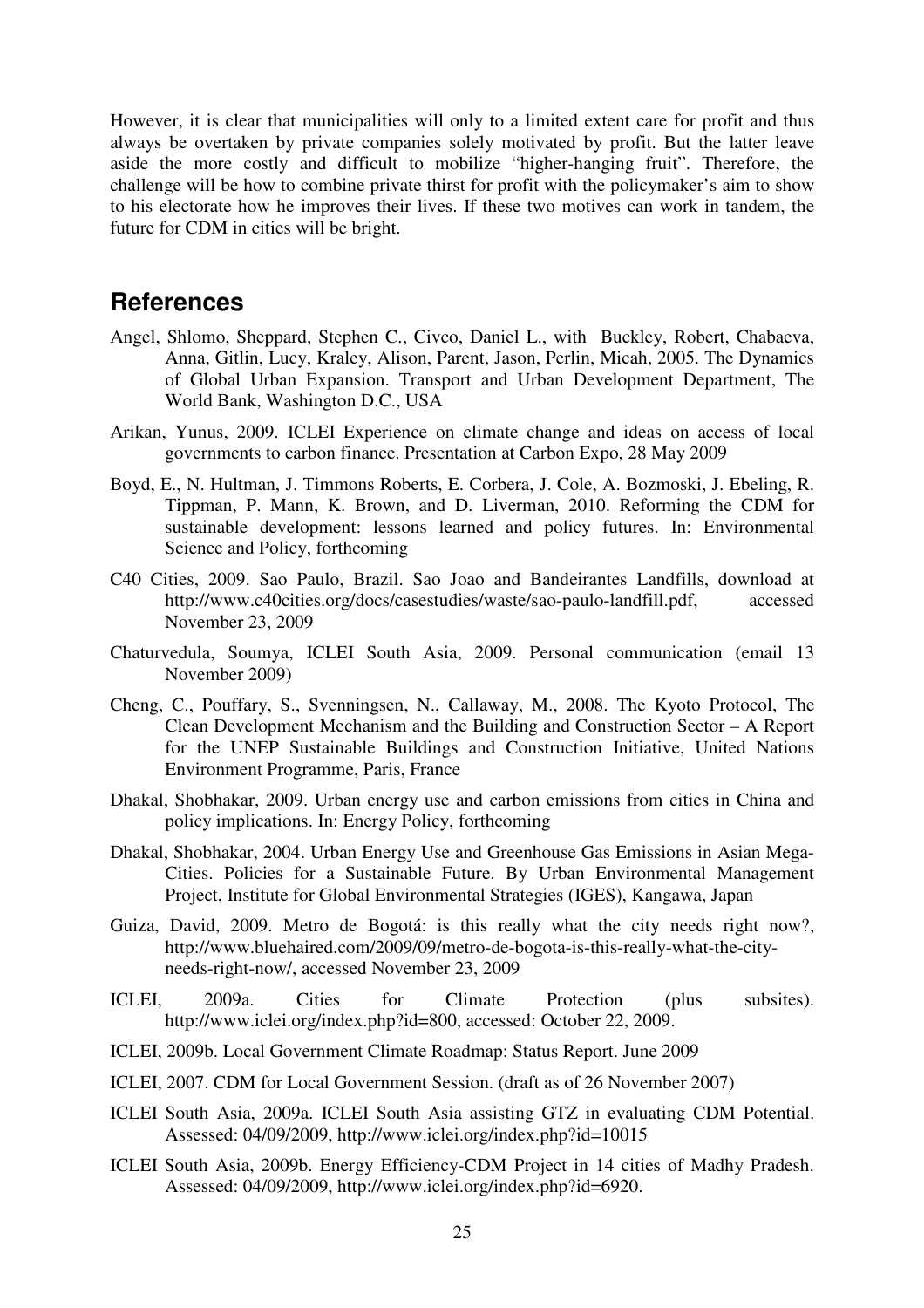- Kennedy, Christopher, Steinberger, Julia, Gasson, Barrie, Hansen, Yvonne, Hillman, Timothy, Havranek, Miroslav, Pataki, Diane, Phdungsilp, Aumnad, Ramswami, Anu, Villalba Mendez, Gara, 2009. Greenhouse Gas Emissions from Global Cities. In: Environmental Science and Technology, forthcoming
- Kishigami, Michie, 2007. Alliance of Local Governments for the development of CDM projects. Presentation at the ICLEI Parallel Event to the UN Climate Change Conference 2007 in Bali, 'CDM for Local Governments Session', 10 December 2007
- Kishigami, Michie, 2009a. Strategy of ICLEI towards sustainable urban development and challenge of the climate change. Presentation at CITYNET Yokohama Congress, 8 September 2009
- Kishigami, Michie, ICLEI Japan, 2009b. Personal communication (E-Mail 17 November 2009)
- Lindseth, Gard, 2003. The Framing of an International Concerted Action for Local Climate Policy: The Case of the Cities for Climate Protection (CCP). Paper to be presented at the Norwegian Conference in Political Science, 8-10 January 2003, Trondheim
- Monroy, Marco, 2009. Creating Urban Carbon Access: Developer Perspective. Presentation at Carbon Expo, 28 May 2009
- Olsen, Karen Holm, 2007. The clean development mechanism's contribution to sustainable development: a review of the literature. In: Climatic Change, 84, 59-73
- Price, Bob, 2004. Message from CCP Program Director. In: ICLEI CCP India Monitor, 4/2, November 2004
- Qi, Ye, Ma, Li, Zhang, Huanbao, Li, Huimin, 2008. Translating a Global Issue Into Local Priority: China's Local Government Response to Climate Change. In: The Journal of Environment Development, 17, 379-400
- Ritter, Konrad von, 2009. Capacity Development One Element in Cities Agenda for a Future Climate Regime. Presentation at the 'Cities, Climate Change and Finance Symposium', 26 May 2009, Barcelona
- Santos-Borja, Adelina C., 2007: CDM for Local Governments: An innovative approach for lake basin management. Presentation at the ICLEI Parallel Event to UNFCCC COP 13 in Bali, 'CDM for Local Governments Session', 10 December 2007
- Schmidt Dubeux, Carolina Burle, La Rovere, Emilio Lèbre, 2007. Local perspectives in the control of greenhouse gas emissions – The case of Rio de Janeiro. In: Cities, 24/5, 353-364
- Sharma, Pawan Kumar, 2007. Clean Development Mechanism (CDM) Opportunities for MP Local Governments. Presentation at the ICLEI Parallel Event to UNFCCC COP 13 in Bali, 'CDM for Local Governments Session', 10 December 2007
- Sippel, Maike, Jenssen, Till, 2009. What about local climate governance? A review of promise and problems. Discussion Paper, forthcoming
- Sippel, Maike, 2007. CDM im Rahmen von Nord-Süd-Städtepartnerschaften: Potenzial zur Reduktion von Transaktionskosten? Dissertation, University of Flensburg / Hamburg Institute of International Economics, English summary page 9, http://www.zhbflensburg.de/dissert/sippel/diss\_sippel\_070615.pdf
- Sippel, Maike, 2004. Global Climate Policy and Corresponding Activities on a City-Level. HWWA Discussion Paper 280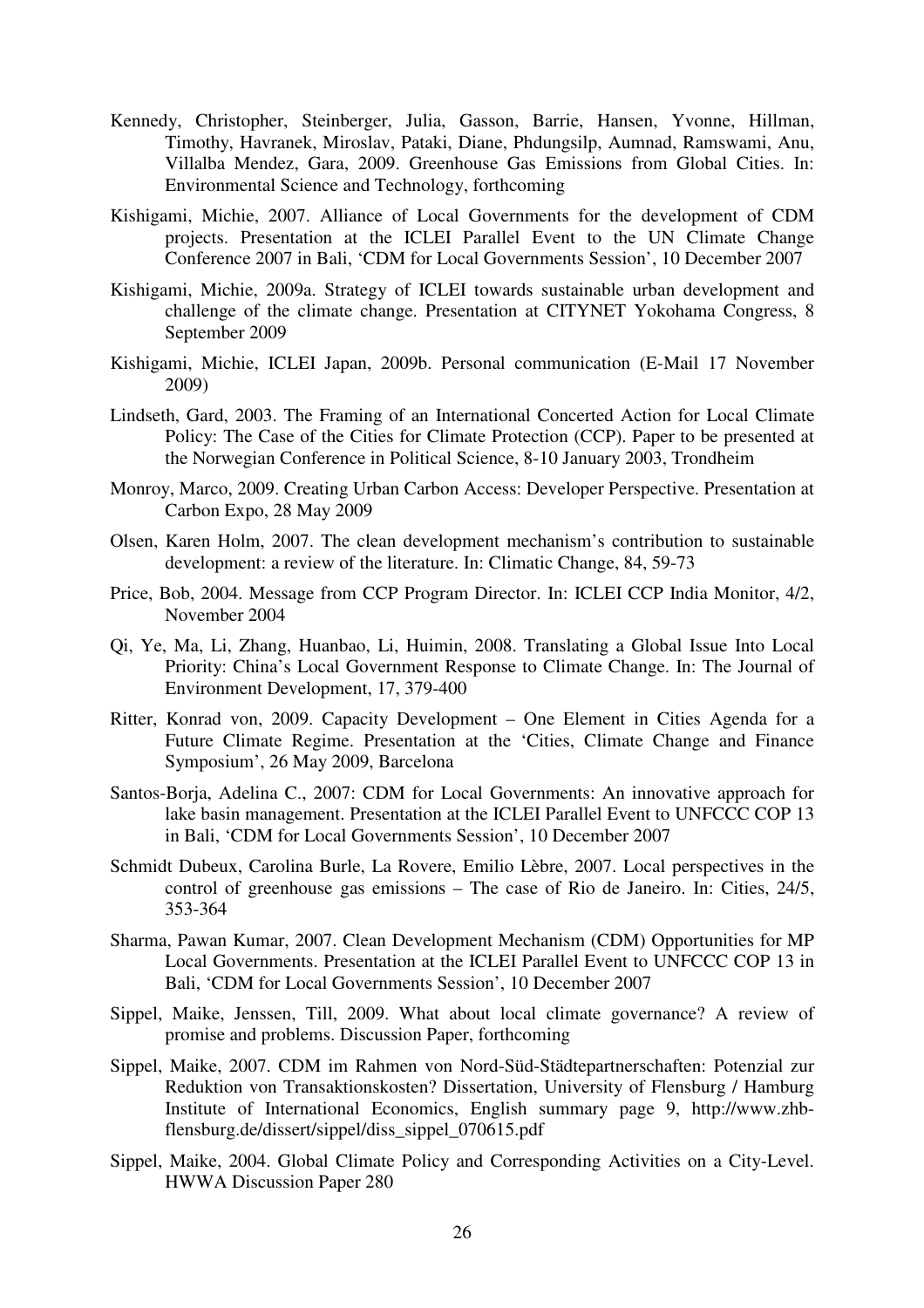Skinner, Nancy, no date. Carbon Offset Opportunities. ICLEI CCP Fact sheet.

- Sutter, Christoph, Parreno, Juan Carlos, 2007. Does the current Clean Development Mechanism (CDM) deliver its sustainable development claim? An analysis of officially registered CDM projects. In: Climatic Change, 84, 75-90
- UNFCCC, 2009a. CDM: CDM Statistics. Assessed: 27/10/2009 on http://cdm.unfccc.int/Statistics/index.html
- UNFCCC, 2009b, CDM: Project Activities. Assessed: 10/11/2009 on http://cdm.unfccc.int/Projects/index.html
- UN Habitat, 2008. State of the World's Cities 2008/2009 Harmonious Cities.